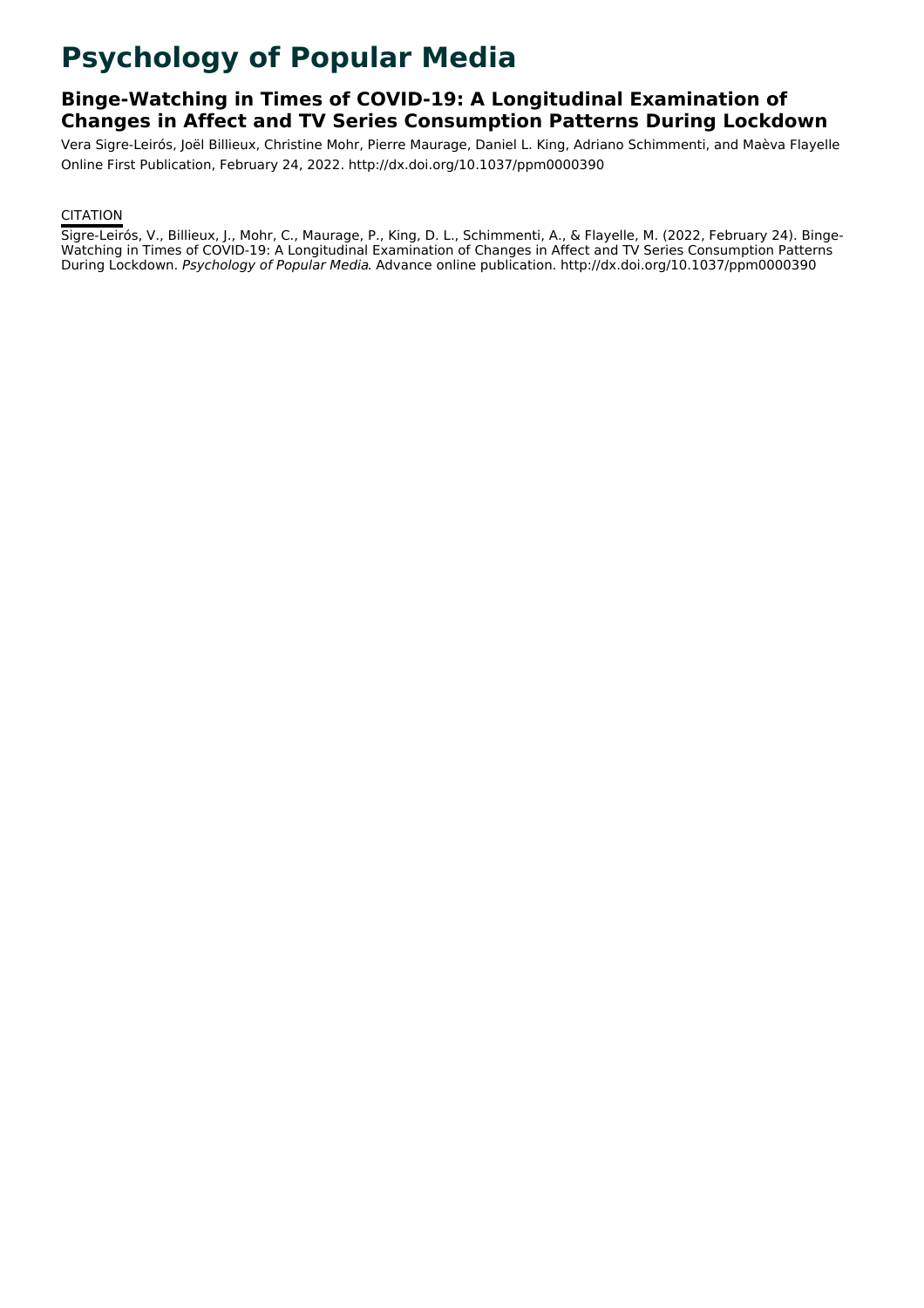<https://doi.org/10.1037/ppm0000390>

# Binge-Watching in Times of COVID-19: A Longitudinal Examination of Changes in Affect and TV Series Consumption Patterns During Lockdown

Vera Sigre-Leirós<sup>1</sup>, Joël Billieux<sup>1</sup>, Christine Mohr<sup>1</sup>, Pierre Maurage<sup>2</sup>, Daniel L. King<sup>3</sup>,

Adriano Schimmenti<sup>4</sup>, and Maèva Flayelle<sup>1</sup>

<sup>1</sup> Institute of Psychology, University of Lausanne<br><sup>2</sup> Louvain Experimental Psychopathology Research Group, Psychological Sciences Research Institute, UCLouvain<br><sup>3</sup> College of Education, Psychology, and Social Work, Flind

COVID-19 pandemic lockdowns have had major negative effects on individuals' mental health and psychological well-being. Isolated at home, people may engage in recreational activities such as binge-watching (i.e., viewing multiple episodes of a TV series in 1 session) as a strategy to regulate emotional states. This is the first longitudinal study assessing changes in TV series viewing patterns during the first COVID-19 lockdown and examining whether binge-watching was associated with changes in positive and negative affect throughout this period. TV series viewing practices and motivations, binge-watching behaviors, psychopathological symptoms, and affective states were jointly assessed through a 6-week longitudinal online survey at 3 time points (i.e., T1, T2, and T3), in Belgium, France, and Switzerland. Results showed significant increases in individuals' watching habits (e.g., higher daily time spent viewing, expansion of coviewing practices). Results from the longitudinal analyses principally showed that male gender and social motives for TV series watching predicted a decrease in negative affect levels. A problematic binge-watching pattern characterized by loss of control was the single predictor of an increase in negative affect over time. These findings suggest that TV series watching patterns effectively increased during the first COVID-19 lockdown. Watching TV series for social motives emerged as a protective factor, whereas problematic binge-watching seemed to act as a maladaptive emotion regulation strategy throughout these unprecedented circumstances.

#### Public Policy Relevance Statement

This is the first large-scale longitudinal study specifically designed to explore the impact of TV series viewing practices on individuals' affective states during the first COVID-19 lockdown. TV series consumption patterns significantly increased over this period. Problematic binge-watching characterized by loss of control seemed to act as a maladaptive strategy to regulate emotional states, whereas watching TV series for social motives emerged as a protective factor in the lockdown context.

Keywords: COVID-19, lockdown, binge-watching, TV series, emotion regulation

The coronavirus disease 2019 (COVID-19) pandemic has greatly affected human life worldwide. Lockdown restrictions and social distancing measures generated significant effects on individuals' normal

Vera Sigre-Leirós **<https://orcid.org/0000-0002-1788-3909>** Joël Billieux **<https://orcid.org/0000-0002-7388-6194>** Pierre Maurage **b** <https://orcid.org/0000-0003-0197-0810> Daniel L. King **b** <https://orcid.org/0000-0002-1762-2581> Adriano Schimmenti **<https://orcid.org/0000-0001-5181-2648>** 

Maèva Flayelle <https://orcid.org/0000-0003-2941-6926>

Pierre Maurage is funded by the Belgian Fund for Scientific Research (FRS-FNRS, Belgium). The authors report no conflict of interest. The data that support the findings of this study are openly available via the Open Science Framework at <https://osf.io/gk7u2/>. Maèva Flayelle, Pierre Maurage,

routines, mental health, and well-being (Pfefferbaum & North, 2020; Polizzi et al., 2020; Saladino et al., 2020; Salari et al., 2020; Serafini et al., 2020). A recent meta-analysis of mainly Chinese studies

and Joël Billieux designed the study. Maèva Flayelle created and disseminated the online survey. Maèva Flayelle ran the statistical analyses. Maèva Flayelle, Vera Sigre-Leirós, and Joël Billieux interpreted the results. Vera Sigre-Leirós wrote the initial draft of the article, under the supervision of Maèva Flayelle. Joël Billieux, Daniel L. King, Pierre Maurage, Adriano Schimmenti, and Christine Mohr reviewed the initial draft and actively participated in writing the final draft. All authors approved the final version of the manuscript.

Correspondence concerning this article should be addressed to Vera Sigre-Leirós, Institute of Psychology, University of Lausanne, Quartier UNIL-Mouline, Bâtiment Géopolis, CH-1015 Lausanne, Switzerland. Email: [veralucia.sigreleiros@unil.ch](mailto:veralucia.sigreleiros@unil.ch)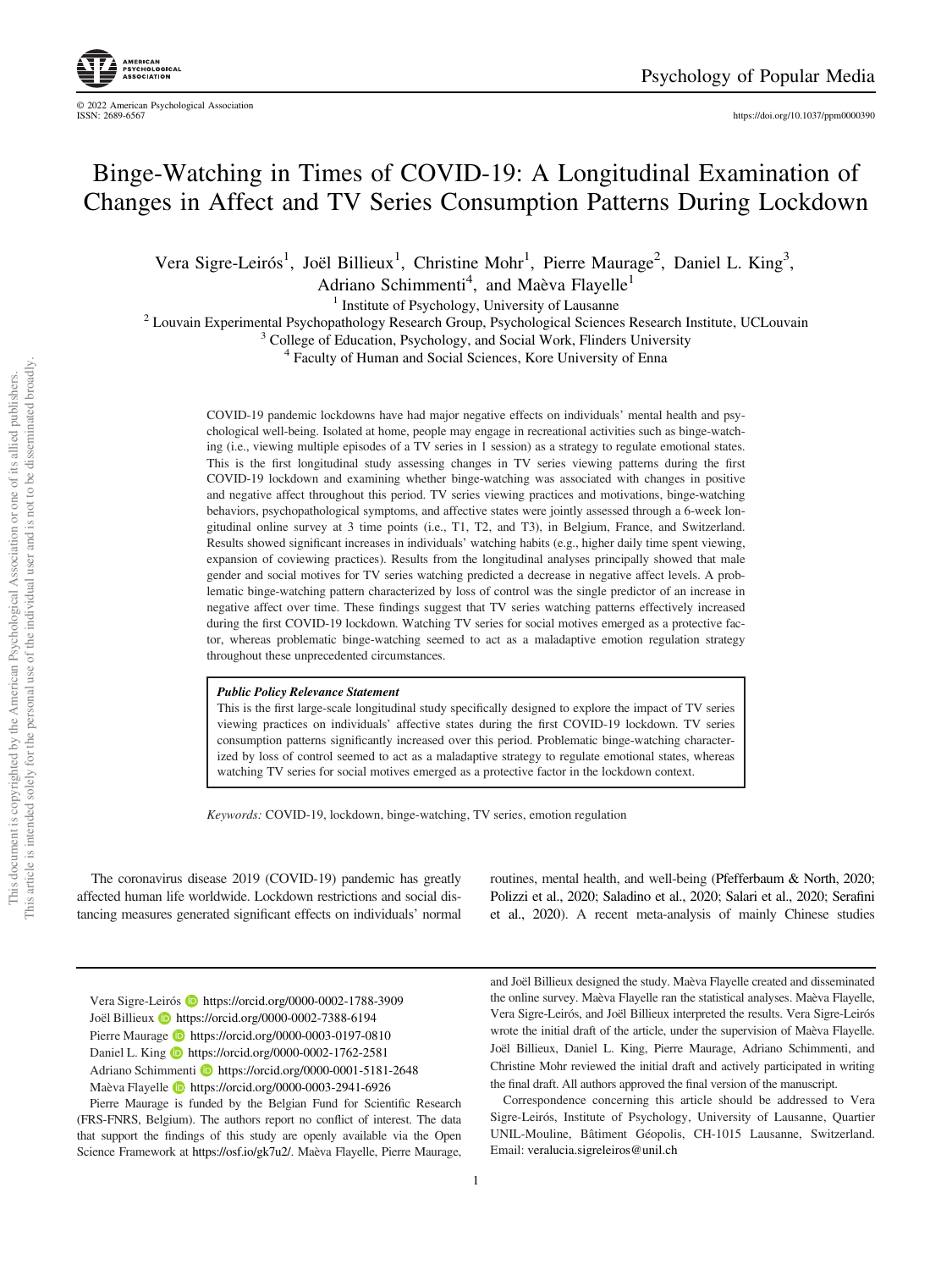reported a high prevalence of stress (36%), poor sleep quality (34%), anxiety (26%), and depression (24%) among the general population during this pandemic period (Krishnamoorthy et al., 2020). Prolonged exposure to stress derived from such a major health crisis is also associated with an inability to cope with negative emotional states and trauma (Saladino et al., 2020). In addition, previous outbreaks, such as the 2003 outbreak of severe acute respiratory syndrome (Brooks et al., 2020; Hawryluck et al., 2004; Reynolds et al., 2008; Serafini et al., 2020), demonstrated a stronger psychological impact on people who were quarantined, which included posttraumatic stress symptoms and negative feelings (e.g., fear, confusion, frustration, and anger).

COVID-19 lockdowns have radically transformed many individuals' daily routines and habits. With people spending significantly more time at home, the use of digital technology (e.g., smartphone apps, video games, and social technologies such as Zoom, Meet, or Teams) has become instrumental for social connection, information, and entertainment (Boursier et al., 2020; Giardina et al., 2021; Király et al., 2020; Saladino et al., 2020; Wiederhold, 2020). From the beginning of the pandemic, global streaming services (e.g., Netflix, Hulu, Disney Plus) recorded a significant increase in subscriptions. Netflix subscriptions, for example, rose from 167 million in late 2019 to 193 million in July 2020 (Gruber, 2020; Moody, 2020). The average daily time spent watching TV in the United States increased by 2.5 hr in 2019 to 3.9 hr between March and April 2020 (Gruber, 2020). The same trend was observed for other Internet-based activities, including video gaming (Arkenberg, 2020; Hawkins, 2020; Xu et al., 2021), cybersex (Dubé et al., 2020), or online gambling (The European Business Review, 2020).

In this context of social isolation, it has also been suggested that digital technology use may be particularly aimed at improving or maintaining personal well-being (Riva et al., 2020). The high availability, accessibility, and affordability of entertainment devices may foster the emergence of prolonged patterns of TV series viewing in such a containment context, that is, binge-watching. This media viewing practice (further described in the following text) was given special attention.

Capitalizing on prior evidence and existing theories about the positive impact of media use on individuals' well-being (Reinecke & Oliver, 2017; Reinecke et al., 2011), this study constitutes the first longitudinal investigation of the relationship between TV series consumption patterns and subjective well-being (i.e., individuals' affective states) during the first COVID-19 lockdown. In the current study, we decided to focus on subjective well-being (i.e., hedonic well-being), which involves the evaluation of life conditions in terms of satisfaction, happiness, and balance between positive and negative affect, rather than on psychological well-being (i.e., eudaimonic well-being), which relates to personal growth and human potential for effectively engaging with the challenges of life (Keyes et al., 2002; Ryan & Deci, 2001). We made this choice because most studies conducted in the COVID-19 context focus on subjective wellbeing and assessed constructs such as self-reported affective states or emotional distress (Salari et al., 2020; Zhang et al., 2020).

#### Binge-Watching: Current Definition and Related **Motivations**

In the first systematic literature review conducted on the topic, Flayelle, Maurage, et al. (2020) pointed out the lack of a consensus definition of binge-watching, which greatly varies according to three subcomponents: (a) a *quantity based-index*, namely, the number of episodes or programs considered; (b) the *characterization of* the content, varying from the same TV series to miscellaneous programs; and (c) a time pattern, including different timeframes of TV viewing. Nevertheless, binge-watching can be broadly defined as the practice of seeing multiple episodes of TV series in a unique session (Flayelle, Maurage, et al., 2020). Recent studies provided evidence about its heterogeneous nature, which may reflect, on the one hand, a positive experience that may drive intensive but healthy involvement (i.e., nonproblematic binge-watching, associated with positive emotions and needs satisfaction) and, on the other hand, an excessive behavior denoting problematic engagement (i.e., problematic binge-watching, associated with loss of control and negative outcomes such as impaired sleep quality and daily functioning, or emotional distress; Brookes & Ellithorpe, 2017; De Feijter et al., 2016; Exelmans & Van den Bulck, 2017; Flayelle, Canale, et al., 2019; Flayelle, Maurage, 2020; Starosta et al., 2019; Steins-Loeber et al., 2020; Tóth-Király et al., 2017).

In this regard, understanding the specific motivations underlying TV series viewing may be critical for differentiating between problematic and nonproblematic binge-watching. Although some studies have supported the role of hedonistic motivations such as enjoyment and entertainment in fostering binge-watching (Pittman & Sheehan, 2015; Rubenking & Bracken, 2021; Shim & Kim, 2018; Flayelle, Canale, et al., 2019; Starosta et al., 2019), others have evidenced rather eudaemonic motivations such as personal enrichment or information seeking (Flayelle, Canale, et al., 2019; Merrill & Rubenking, 2019; Starosta et al., 2019). Moreover, binge-watching may also be driven by compensatory-based motives such as dealing with loneliness (Sung et al., 2015; Starosta et al., 2019) or escaping from everyday problems (Panda & Pandey, 2017; Starosta et al., 2019). Relatedly, coping/escapism motivation was associated with problematic binge-watching (Flayelle, Canale, et al., 2019; Ort et al., 2021). Nevertheless, based on Lazarus and Folkman's (1984) transactional model of coping, Halfmann and Reinecke (2021) suggested that, in a particularly stressful situation, binge-watching may constitute an effective source of relaxation and stress reduction (thus, a form of adaptive emotion-focused coping), which may primarily contribute to the restoration of general coping resources and thus promote efficient problem-focused coping. Hence, the same authors proposed binge-watching as a form of escapist entertainment use, stressing its functional nature as a potentially adaptive coping strategy (Halfmann & Reinecke, 2021). Accordingly, questioning the (adaptive or maladaptive) coping function of binge-watching behaviors during a challenging context such as the COVID-19 lockdown is of particular relevance.

# Available Evidence on TV Viewing Practices During Stay-at-Home Orders

From the early days of the COVID-19 pandemic, experts warned about the potential risks associated with the escalation of some online behaviors, such as gambling, video gaming, pornography viewing, or TV series watching (Király et al., 2020). Since then, the available literature on binge-watching during the COVID-19 lockdown has expanded. A descriptive study in Southeast Asian countries showed that 73.7% of the sample (N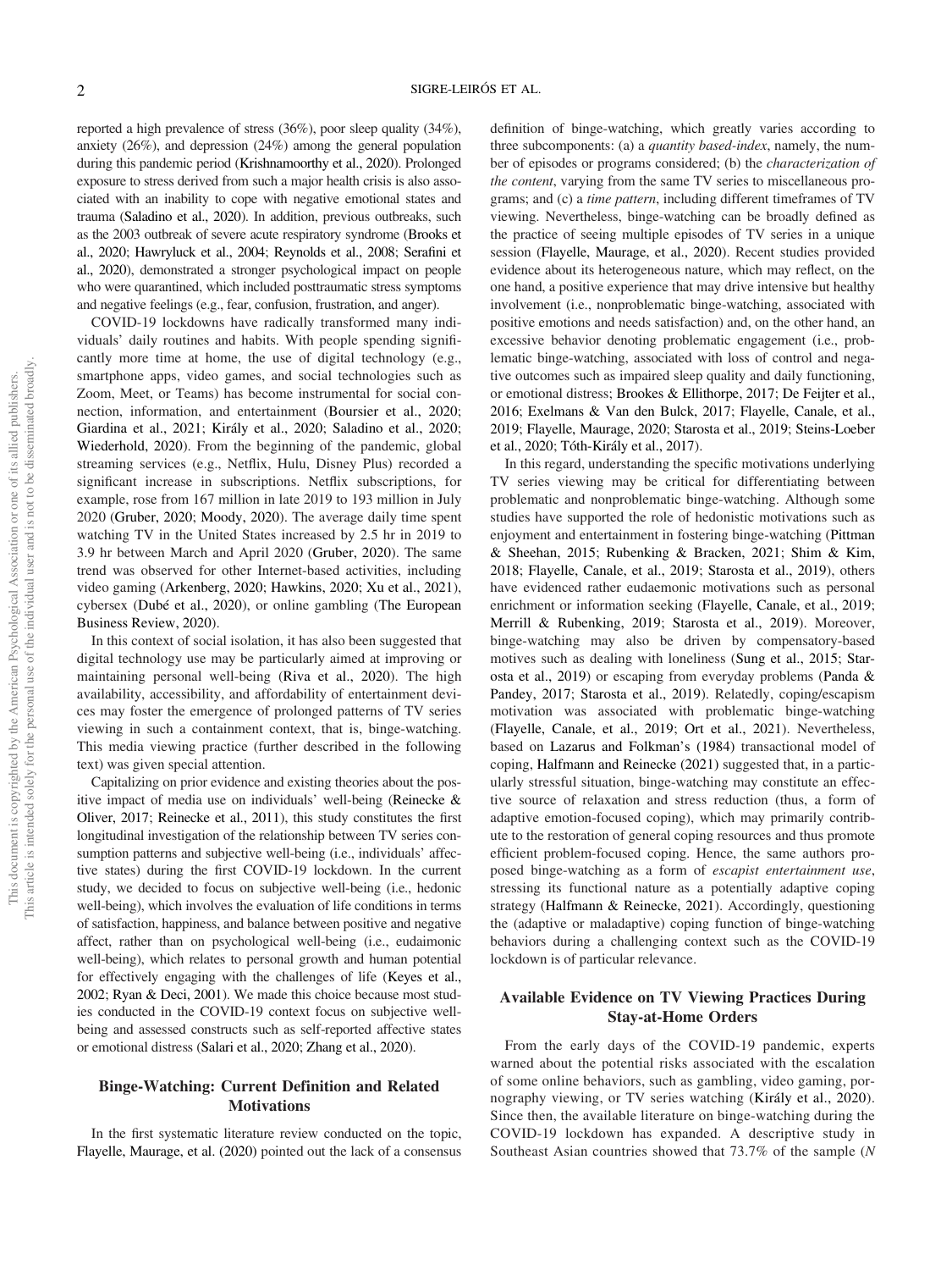and enhancing positive emotions), thereby enhancing individuals' (subjective) well-being as a form of escapist entertainment use (Halfmann & Reinecke, 2021).

#### The Present Study

The aim of the present study was, therefore, twofold: (a) to assess changes in TV series viewing patterns (e.g., viewing frequency and intensity, TV series watching motivations, patterns of engagement) during the first COVID-19 lockdown across Frenchspeaking European countries and (b) to test whether problematic and nonproblematic binge-watching behaviors predict changes in negative and positive affect (i.e., subjective well-being) throughout this period. This is the first large-scale longitudinal study specifically designed to explore the impact of TV series viewing practices on individuals' subjective well-being during such a context of social isolation.

#### Method

#### Participants and Procedure

An online survey was disseminated among 1,356 TV series viewers (69.2% females) aged between 18 and 79 years ( $M =$ 35.74; SD = 14.67) in French-speaking countries (i.e., Belgium, France, and Switzerland) following the implementation of the first lockdown due to the COVID-19 pandemic<sup>1</sup>. To monitor changes in viewing practices and affect throughout this lockdown, we invited participants to answer the online questionnaire every 2 weeks until the lifting of lockdown measures. The design of our longitudinal study thus consisted of a panel study (i.e., we collected repeated measures from the same sample at different points in time for 6 weeks). Therefore, along with the initial assessment (i.e., T1:  $n = 1,356$ ), we ended up with two additional assessments (i.e., T2:  $n = 346$ ; T3:  $n = 115$ ) until the final date<sup>2</sup> of recruitment (i.e., May 18, 2020). We recruited participants by means of advertisements among various TV series' fan communities (e.g., "films and TV series' fans", "best movies and TV shows") on social networks (i.e., Facebook). They were informed about the aims of the research project and gave their consent before starting the survey. Inclusion criteria were as follows: being at least 18 years old, being a native French speaker, and having regularly watched TV series over the past 6 months.

Table 1 displays participants' characteristics over the three measurement times. Along with sociodemographic information, housing characteristics and general life circumstances were also assessed to document participants' specific life context while they were confined at home. Globally, these features were stable across the three samples. Between 59% and 61% lived in town, the vast majority (i.e., between 80% and 83%) reporting having available outdoor space and having no children at home (i.e., between 69%

ment during the first COVID-19 lockdown (Dixit et al., 2020). Among the main motivations for binge-watching were notably the need to pass time and escape boredom, to relieve stress and loneliness, and to stay updated. Participants also reported some concerns about the consequences of their current higher involvement in binge-watching, with 30.3% fearing that they would become "addicted" to TV series (Dixit et al., 2020). Relying on an Italian community sample, a recent cross-sectional study showed that during the first COVID-19 lockdown, people spent significantly more time watching TV series; this was particularly observed among women (Boursier et al., 2021). Bingewatching behaviors (both problematic and nonproblematic) were predicted by anxiety symptoms and escapism motives, thereby suggesting the role of TV series watching as a recovery strategy in such a specific context (Boursier et al., 2021). In a similar vein, findings from a recent study conducted in Germany corroborated a significant increase in different online activities' frequency, including video streaming consumption, especially in women (Lemenager et al., 2021).

= 548) reported a significant increase in TV/Internet engage-

Relatedly, Rubenking and Bracken (2021) examined the evolution of media viewing practices among U.S university students between 2015 and 2020 and found that together with serial viewing (i.e., self-paced viewing of narrative content over time), bingewatching frequency significantly increased over this 5-year period (as traditional appointment TV series viewing decreased considerably), with a peak at the height of COVID-19 stay-at-home measures. In the same line, Arend et al. (2021) showed that pandemicrelated confinements in Germany and Austria were positively related to watching TV and social media consumption, particularly in younger people.

In view of prior studies reporting positive associations between binge-watching and both positive (e.g., viewing enjoyment) and negative (e.g., depression and anxiety) affective states (Ahmed, 2017; Granow et al., 2018; Merrill & Rubenking, 2019; Tefertiller & Maxwell, 2018; Tukachinsky & Eyal, 2018), the assumption that binge-watching behaviors centrally involve emotion-regulation mechanics has emerged (Flayelle, Maurage, et al., 2019; Rubenking & Bracken, 2021). In this regard, the mood management theory (Zillmann, 1988a, [1988b](#page-13-0), [2000](#page-13-1)) is a sound theoretical framework to account for binge-watching as an emotion-regulation process. In line with the mood management theory, media content selection could be driven by the hedonistic purpose of mood regulation (i.e., enhancing positive affect and diminishing negative affect; Reinecke & Oliver, 2017). Available research has extended this perspective, evidencing that beyond enjoyment and mood regulation, media consumption may also have broader positive effects on psychological rejuvenation and well-being (Reinecke & Oliver, 2017; Reinecke et al., 2011). Nevertheless, such an effect could be dependent on self-control skills (Eden et al., 2018; Hoffmann et al., 2017; Schnauber-Stockmann et al., 2018): for example, ego-depleted individuals (i.e., individuals presenting lower available cognitive resources to exert self-control) showed a tendency to negatively evaluate entertainment use as a procrastination form, which may elicit feelings of guilt and negatively impact stress recovery and well-being (Reinecke et al., 2014).

Against this background, it is possible that continued TV series consumption in a pandemic lockdown context may serve as a means to regulate emotional states (i.e., reducing negative emotions

 $1$  As the dissemination of the online survey started on April 2, 2020, participants had been experiencing lockdown for at least 2 weeks (COVID-19 containment measures officially took place on March 17, 2020, in

France, March 18, 2020, in Belgium, and March 16, 2020, in Switzerland).<br><sup>2</sup> COVID-19 containment measures gradually ended starting May 11, 2020, in France and Switzerland, and May 18, 2020, in Belgium.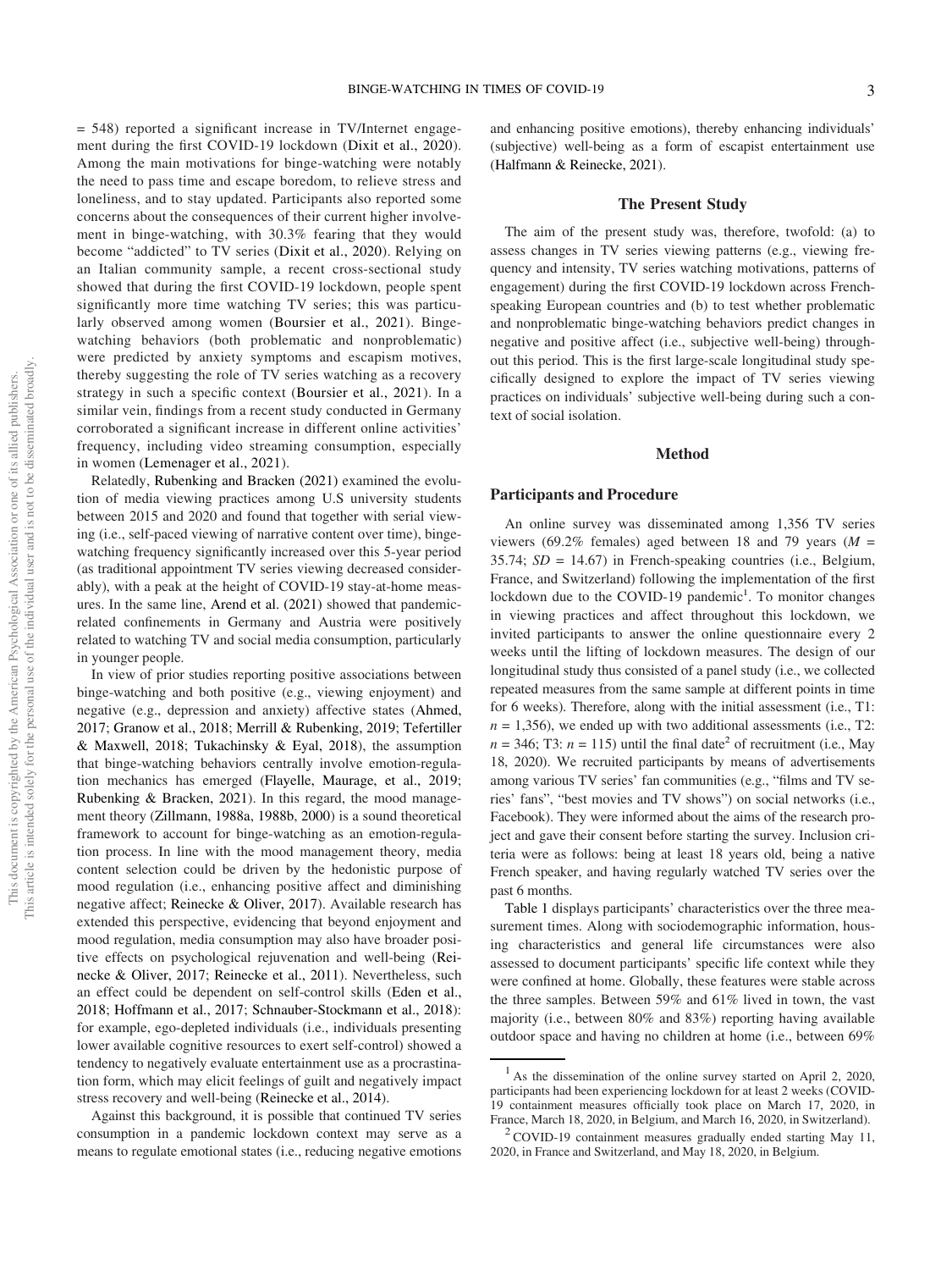| ۰,<br>I<br>× |  |
|--------------|--|
|--------------|--|

Participants' Characteristics Across Samples

| Sociodemographic variables         | T1<br>$n = 1,356$          | T <sub>2</sub><br>$n = 346$ | T <sub>3</sub><br>$n = 115$ |
|------------------------------------|----------------------------|-----------------------------|-----------------------------|
| Age (year), $M(SD)$                | 35.74 (14.67)              | 35.85 (14.81)               | 38.19 (15.42)               |
| Range                              | $18 - 79$                  | $18 - 77$                   | $18 - 76$                   |
| Gender                             |                            |                             |                             |
| Male                               | $30.2\%$ (n = 409)         | $33.8\%$ (n = 117)          | $33\% (n = 38)$             |
| Female                             | 69.2% $(n = 938)$          | $65.3\% (n = 226)$          | $65.2\%$ $(n = 75)$         |
| Other                              | $0.6\%$ $(n = 9)$          | $0.9\%$ $(n=3)$             | 1.7% $(n = 2)$              |
| Education                          |                            |                             |                             |
| High school degree                 | $18.4\%$ (n = 249)         | $14.5\% (n = 50)$           | $9.6\%$ (n = 11)            |
| Bachelor degree                    | $37.4\%$ $(n = 507)$       | $39\% (n = 135)$            | $36.5\%$ (n = 42)           |
| Master degree                      | $36.9\%$ (n = 500)         | 40.1\% $(n = 139)$          | $47\%$ $(n = 54)$           |
| Doctoral degree                    | 7.4\% $(n = 100)$          | $6.4\%$ $(n = 22)$          | $7\% (n = 8)$               |
| Professional status                |                            |                             |                             |
| Student                            | $31.9\% (n = 433)$         | $31.5\%$ (n = 109)          | $28.7\%$ $(n = 33)$         |
| Active worker                      | 57.6% $(n = 780)$          | 57.8% $(n = 200)$           | $60.9\%$ $(n = 70)$         |
| Unemployed                         | $4.1\% (n = 56)$           | $4.3\% (n = 15)$            | $3.5\%$ $(n = 4)$           |
| Retired                            | $6.4\%$ $(n = 87)$         | $6.4\%$ $(n = 22)$          | $7\% (n = 8)$               |
| Country of residence               |                            |                             |                             |
| Belgium                            | 51.8% $(n = 702)$          | 59.2% $(n = 205)$           | 54.8% $(n = 63)$            |
| France                             | $26.8\%$ (n = 363)         | 19.7% $(n = 68)$            | $18.3\% (n=21)$             |
| Switzerland                        | $21.3\% (n = 289)$         | $21.1\% (n = 73)$           | $27\% (n=31)$               |
|                                    | T1                         | T <sub>2</sub>              | T <sub>3</sub>              |
| Housing characteristics            | $n = 1,356$                | $n = 346$                   | $n = 115$                   |
| Residence area                     |                            |                             |                             |
| In town                            | 59% $(n = 800)$            | $60.4\%$ ( $n = 209$ )      | $60.9\%$ $(n = 70)$         |
| In the countryside                 | $41\% (n = 556)$           | $39.6\%$ (n = 137)          | $39.1\% (n = 45)$           |
| Surface area (in square meters)    |                            |                             |                             |
| $30$                               | $3.4\%$ (n = 46)           | $2.6\%$ $(n=9)$             | $2.6\%$ $(n=3)$             |
| $>30 - 60$                         | $10.8\%$ ( <i>n</i> = 146) | 11.8% $(n = 41)$            | 7.8% $(n = 9)$              |
| $>60-90$                           | $20.4\%$ (n = 277)         | 19.4% $(n = 67)$            | $20\% (n = 23)$             |
| $> 90 - 120$                       | $22.9\% (n = 310)$         | $20.2\%$ $(n = 70)$         | $27\% (n=31)$               |
| $>120-150$                         | 19.4\% $(n = 263)$         | $19.4\%$ $(n = 67)$         | $17.4\%$ $(n = 20)$         |
| >150                               | $23.2\%$ (n = 314)         | $26.6\% (n=92)$             | $25.2\%$ $(n = 29)$         |
| Number of rooms                    |                            |                             |                             |
| $1 - 2$                            | $3.5\%$ (n = 48)           | 2.9% $(n = 10)$             | $1.7\%$ $(n=2)$             |
| $3 - 4$                            | $15\% (n = 203)$           | $17\% (n = 59)$             | 16.6% $(n = 19)$            |
| $5 - 6$                            | $23.3\% (n = 311)$         | $18.8\% (n = 65)$           | $17.4\%$ $(n = 20)$         |
| >6                                 | 58.6% $(n = 794)$          | $61.3\%$ (n = 212)          | 64.3% $(n = 74)$            |
| Outdoor space availability         |                            |                             |                             |
| Yes                                | $81.3\%$ (n = 1,102)       | $82.9\%$ $(n = 287)$        | $80\%$ (n = 92)             |
| No                                 | $18.7\%$ (n = 254)         | $17.1\% (n = 59)$           | $20\% (n = 23)$             |
|                                    | T1                         | T <sub>2</sub>              | T <sub>3</sub>              |
| Life circumstances during lockdown | $n = 1,356$                | $n = 346$                   | $n = 115$                   |
| Presence of children at home       |                            |                             |                             |
| All day                            | $26.5\% (n = 360)$         | $22.5\% (n = 78)$           | $20\%$ $(n = 23)$           |
| Part of the day or less            | $4.6\%$ (n = 62)           | $3.5\%$ (n = 12)            | $4.3\%$ $(n = 5)$           |
| Not applicable                     | 68.9% $(n = 934)$          | $74\% (n = 256)$            | $75.7\% (n = 87)$           |
| Workload                           |                            |                             |                             |
| Decreasing                         | $38.4\%$ $(n = 521)$       | 39.9% $(n = 138)$           | $45.2\%$ $(n = 52)$         |
| Identical                          | $38.2\%$ (n = 518)         | $38.1\% (n = 132)$          | $38.3\%$ (n = 44)           |
|                                    |                            |                             | $16.5\% (n = 19)$           |
| Increasing                         | $23.4\%$ $(n = 317)$       | 22\% $(n = 76)$             |                             |

and 76%). In addition, between 52% and 59% of the participants were residing in Belgium.

#### Measures

# Sociodemographic Information and Life Circumstances

The current study was conducted in accordance with the Declaration of Helsinki, and participants did not receive any compensation for their participation. All data and survey items are available via the Open Science Framework (<https://osf.io/gk7u2/> [[https://doi](https://doi.org/10.17605/OSF.IO/GK7U2) [.org/10.17605/OSF.IO/GK7U2\]](https://doi.org/10.17605/OSF.IO/GK7U2)). All questionnaires included in the survey are related to the current study.

At the first testing session (T1), the online survey included a series of questions that assessed sociodemographic variables, participants' housing characteristics (e.g., surface area in square meters, number of rooms), and general life situation (e.g., having children at home) during lockdown. In addition, we evaluated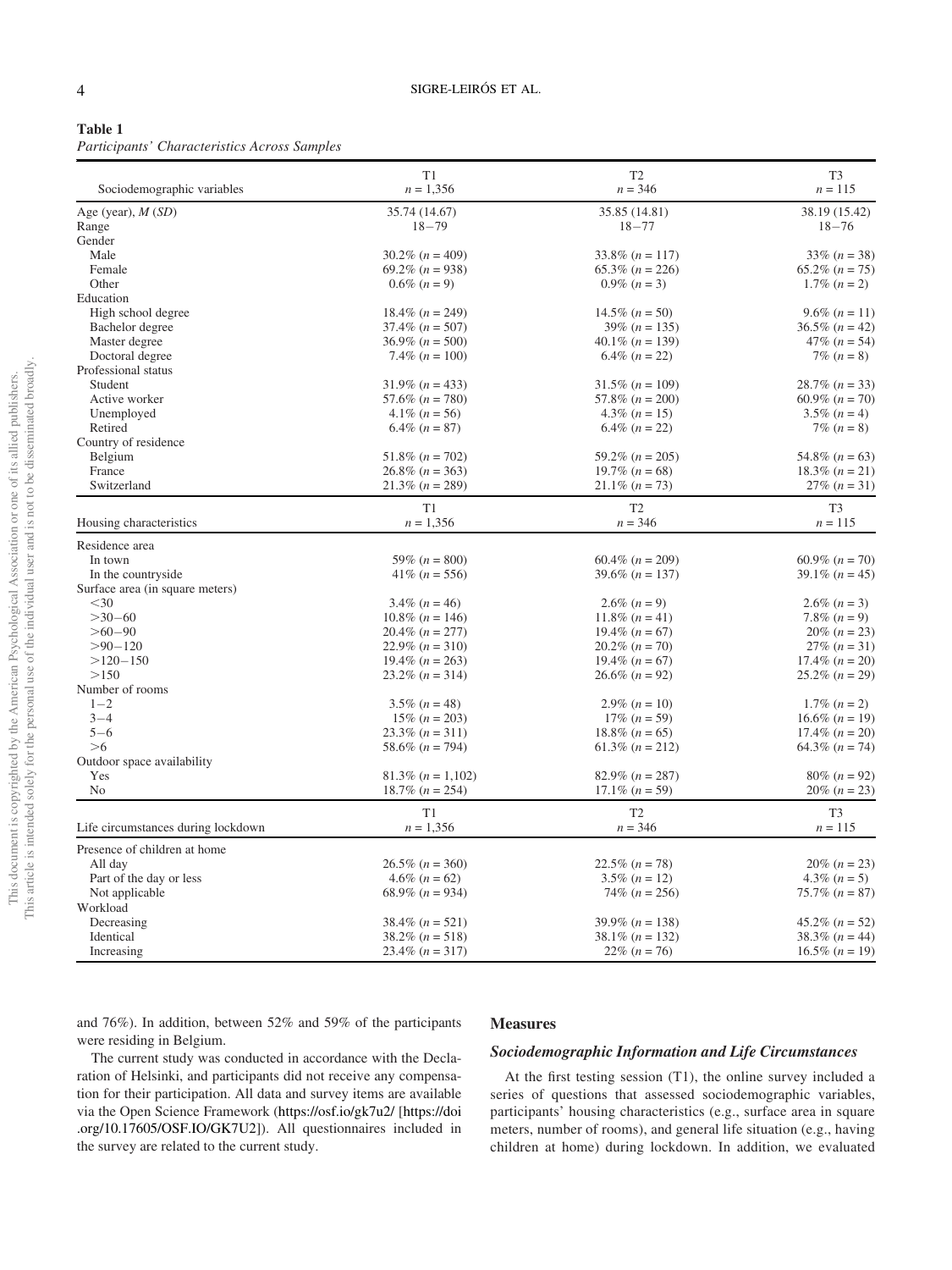how much time people spent at home before and during the lockdown.

# TV Series Watching-Related Practices, Motivations, and Engagement

At T1, we asked participants to evaluate (a) TV series viewing patterns, (b) TV series watching motivations, and (c) binge-watching behaviors since entering the lockdown and how this evaluation differed from before the lockdown (i.e., at T1, participants reported prior and current TV series viewing habits). We asked this set of variables again at the second (T2) and third (T3) testing sessions, with the past 2 weeks as a reference point (i.e., at T2 and T3, participants were asked to report their TV series viewing habits over the last 2 weeks). TV series watching patterns were rated through a series of items that evaluated viewing frequency, average time spent watching, number of episodes seen during a typical viewing session, and whether participants practiced coviewing, that is, watching TV series with others, be it in their physical or virtual presence (screen synchronization, e.g., Netflix Party).

We assessed TV series watching motivations and binge-watching behaviors with previously validated scales. TV series watching motivations were assessed with the French version of the Watching TV Series Motives Questionnaire (Flayelle, Canale, et al., 2019; Flayelle, Castro-Calvo, et al., 2020), a 22-item scale that includes four dimensions: coping/escapism, emotional enhancement, enrichment, and social. Items are rated on a 4-point Likert scale ranging from 1 (not at all) to 4 (to a great extent). Higher average scores on each subscale denote greater levels of motivation for TV series watching.

Binge-watching engagement and symptoms of problematic bingewatching were assessed by using the French version of the Binge-Watching Engagement and Symptoms Questionnaire (Flayelle, Canale, et al., 2019; Flayelle, Castro-Calvo, et al., 2020). This 40 item scale measures engagement in binge-watching and markers of problematic binge-watching across seven dimensions (i.e., engagement, positive emotions, desire/savoring, pleasure preservation, binge-watching, dependency, and loss of control). Items are rated on a 4-point Likert scale ranging from 1 (strongly disagree) to 4 (strongly agree). In this study, we used two subscales, namely, engagement (to assess high but nonproblematic engagement in TV series viewing) and loss of control (to assess problematic bingewatching and related negative outcomes), as they constitute the most suitable indicators of the dual nature of binge-watching behavior (functional and dysfunctional, respectively; Flayelle, Canale, et al., 2019; Flayelle, Castro-Calvo, et al., 2020). Higher average scores on each subscale express higher levels of engagement in binge-watching and problematic binge-watching.

## Psychopathological Symptoms and Affect

Psychopathological symptoms and positive/negative affect were evaluated at each testing session, with the past 2 weeks as the reference time frame. Psychopathological symptoms (i.e., depression, anxiety, and somatization) were measured via the French version of the Brief Symptom Inventory (Derogatis, 2016), an 18-item self-report tool with a 5-point Likert scale ranging from 0 (not at all) to 4 (very much). Higher scores imply more pronounced psychopathological symptoms severity. Affect was evaluated with the Positive and Negative Affect Schedule (original French version; Gaudreau et al., 2006), a 20-item measure of positive and negative affect. Items are rated on a 5-point Likert scale ranging from 1 (*not at all*) to 5 (*very much*), with higher scores representing more intense affective states. Sample items of all the scales used in this study along with the internal reliability of each test scores are reported in Table 2.

# Statistical Analyses

IBM SPSS Statistics for Windows Version 24 (IBM Corp, 2016) was used to conduct all statistical analyses. As the first step, descriptive statistics were computed. Changes arising from the first lockdown due to the COVID-19 pandemic were then examined through paired-sample  $t$  tests for dependent samples to compare (a) time spent at home, (b) TV series watching patterns, (c) TV series watching motivations, and (d) binge-watching behaviors before and during lockdown. By subtracting the mean score before lockdown from the mean score during lockdown, we could derive an indicator of change (i.e.,  $\Delta M$  or %), with positive scores indicating an increase and negative scores a decrease. Spearman's correlations<sup>3</sup> were used to explore the magnitude of the relationships between the study variables.

As the second step, we performed a series of multiple hierarchical regression analyses. All the analyses included sociodemographic features (i.e., age, gender), psychopathological symptoms, TV series watching motivations, and adaptive and maladaptive engagement in binge-watching (reflected by the Binge-Watching Engagement and Symptoms Questionnaire subscales engagement and loss of control, respectively) consecutively set as predictors. We first set positive and negative affect levels reported at T1, as dependent variables; then, we set the change in positive and negative affect at T2 (i.e.,  $\Delta$  positive and negative affect<sup>4</sup>) as dependent variables; finally, we set the change in positive and negative affect at T3 (i.e., global  $\Delta$  positive and negative affect<sup>5</sup>) as dependent variables, with the same grouping of predictors. This data analytic strategy allowed us to capitalize on the highest possible sample size for each measurement time.

#### Results

#### Descriptive Statistics

[Table 3](#page-7-0) displays descriptive statistics, along with effect sizes and significance levels for changes before and during the COVID-19 lockdown at the first assessment moment (T1). We found a

"global  $\Delta$  Positive affect" according to the following formula: (Positive affect T2  $-$  Positive affect T1)  $+$  (Positive affect T3  $-$  Positive affect T2)/2 (positive values indicate an increase in positive affect, whereas negative values indicate a decrease in positive affect).To compute a global index of change in negative affect, we applied the same calculation approach as for "global  $\Delta$  Positive affect."

<sup>3</sup> Spearman's correlations were used because of the non-normal

distribution of data. <sup>4</sup> To compute an index of change in positive affect at T2, we calculated "<sup> $\Delta$ </sup> Positive affect" according to the following formula: Positive affect T2 Positive affect T1 (positive values indicate an increase in positive affect, whereas negative values indicate a decrease in positive affect). To compute an index of change in negative affect at T2, we applied the same calculation approach as for " $\Delta$  Positive affect."  $\frac{5}{10}$  To compute a global index of change in positive affect, we calculated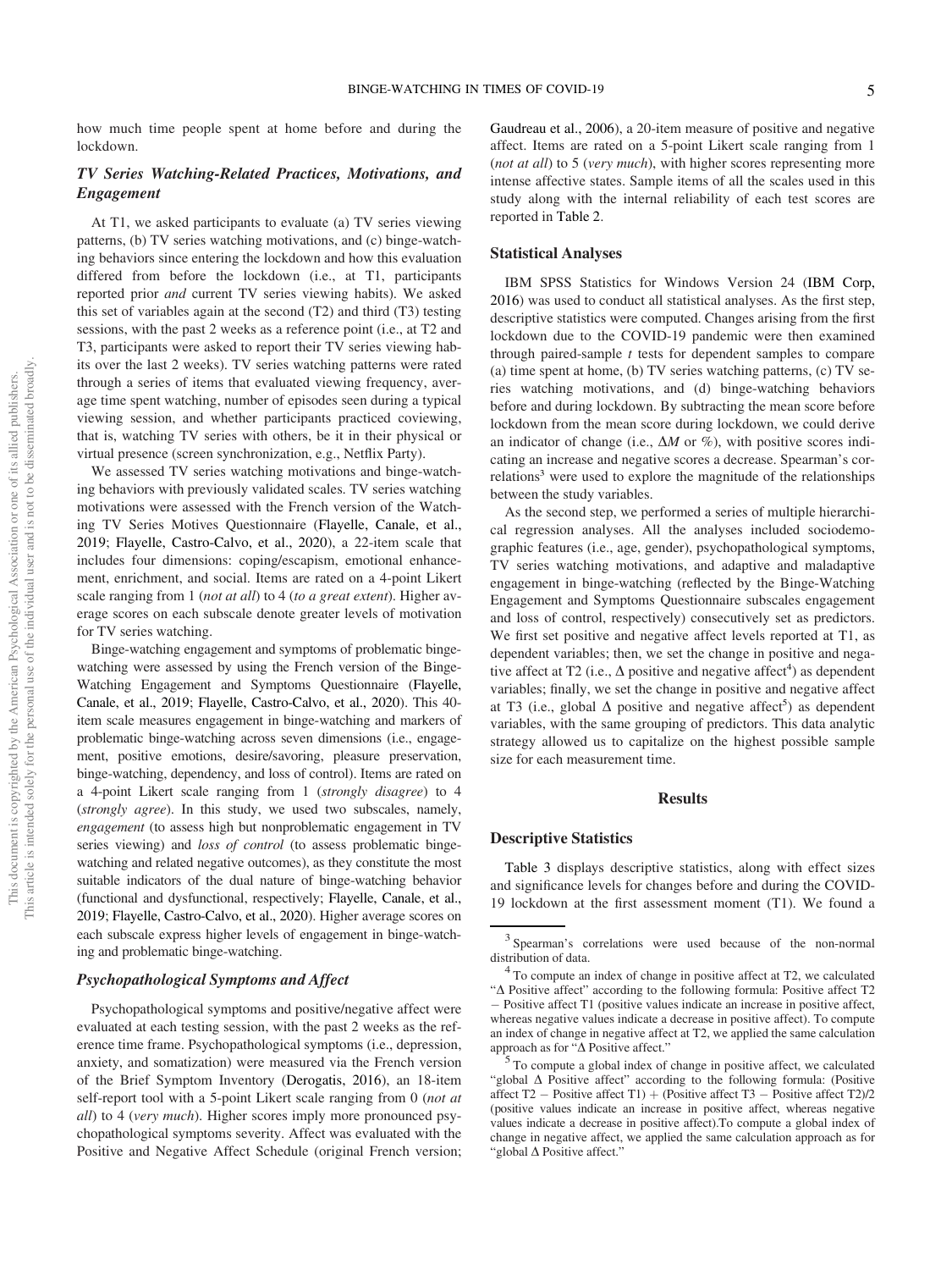| Table 2                                                |  |  |  |
|--------------------------------------------------------|--|--|--|
| Questionnaire Variables Evaluated in the Online Survey |  |  |  |

| Ouestionnaire                                           | Scale                        | Example of item                                                                                                                                                         | Reliability coefficient $(\alpha)$ |  |  |
|---------------------------------------------------------|------------------------------|-------------------------------------------------------------------------------------------------------------------------------------------------------------------------|------------------------------------|--|--|
| <b>Watching TV Series Motives</b><br>Ouestionnaire      |                              |                                                                                                                                                                         |                                    |  |  |
|                                                         | Social                       | "I watch TV series to relate to others more easily, because TV<br>series give me something to discuss"                                                                  | .68                                |  |  |
|                                                         |                              | Emotional Enhancement "I watch TV series to be captivated and experience extraordinary<br>adventures by proxy"                                                          | .75                                |  |  |
|                                                         | Enrichment                   | "I watch TV series to develop my personality and broaden my<br>views"                                                                                                   | .76                                |  |  |
|                                                         | Coping/Escapism              | "I watch TV series to escape reality and seek shelter in fictional<br>worlds"                                                                                           | .80                                |  |  |
| Binge-Watching Engagement<br>and Symptoms Questionnaire |                              |                                                                                                                                                                         |                                    |  |  |
|                                                         | Engagement                   | "Watching TV series is one of my favorite hobbies"                                                                                                                      | .85                                |  |  |
|                                                         | Positive emotions            | "Watching TV series is a cause for joy and enthusiasm in my<br>life"                                                                                                    | .78                                |  |  |
|                                                         | Desire/savoring              | "I look forward to the moment I will be able to see a new episode<br>of my favorite TV series"                                                                          | .84                                |  |  |
|                                                         | <b>Pleasure Preservation</b> | "I worry about getting spoiled"                                                                                                                                         | .62                                |  |  |
|                                                         | Binge-Watching               | "When an episode comes to an end, and because I want to know<br>what happens next, I often feel an irresistible tension that<br>makes me push through the next episode" | .84                                |  |  |
|                                                         | Loss of Control              | "I sometimes try not to spend as much time watching TV series,<br>but I fail every time"                                                                                | .84                                |  |  |
|                                                         | Dependency                   | "I get tense, irritated or agitated when I can't watch my favorite<br>TV series"                                                                                        | .77                                |  |  |
| Brief Symptom Inventory-18                              |                              |                                                                                                                                                                         |                                    |  |  |
|                                                         | Depression                   | "Feeling no interest in things"                                                                                                                                         | .82                                |  |  |
|                                                         | Anxiety                      | "Feeling tense"                                                                                                                                                         | .85                                |  |  |
|                                                         | Somatization                 | "Trouble getting breath"                                                                                                                                                | .76                                |  |  |
| Positive Affect and Negative<br>Affect Schedule         |                              |                                                                                                                                                                         |                                    |  |  |
|                                                         | Negative affect              | "Afraid"                                                                                                                                                                | .87                                |  |  |
|                                                         | Positive affect              | "Enthusiastic"                                                                                                                                                          | .86                                |  |  |

*Note.* Internal reliability coefficients ( $\alpha$ ) were obtained in the current sample (T1; n = 1,356).

significant increase for all variables related to both home confinement (e.g., time spent at home increased by 47%) and TV series watching patterns (e.g., time spent viewing per working day nearly doubled; slightly more than one episode was additionally seen in one session). Regarding motivations to watch TV series, participants reported a higher motivation for enhancing and coping with their emotional states (i.e., enhancement and coping/escapism) through watching TV series during lockdown. They also reported a higher extent of engagement in TV series watching (i.e., engagement) and, in contrast, more symptoms of problematic bingewatching (i.e., binge-watching, dependency, and loss of control).

#### Analyses at T1

The intercorrelations between age, gender, changes in TV series watching motivations and binge-watching engagement variables (i.e.,  $\Delta$  scores), and psychopathological symptoms and affect, as assessed at T1 ( $N = 1,356$ ), are presented in Table 4 (medium and large correlations are highlighted in bold). Globally, increases in affect-based motivations to watch TV series were significantly and positively associated with increases in binge-watching engagement variables. We found low correlations between negative and positive affect and the different increased indicators of binge-watching

(i.e., emotional enhancement and coping–escapism motives, engagement, binge-watching, dependency, and loss of control). Negative affect was significantly and positively associated with all psychopathological symptom domains (i.e., depression, anxiety, and somatization), whereas positive affect was significantly and negatively correlated to depression symptoms.

We report the results from the two hierarchical regression analyses at T1 in Table 5. The first analysis showed that only age predicted an increase in positive affect at Step 1 ( $\beta$  = .13,  $p$  < .01). At Step 2, age ( $\beta$  = .08,  $p < .01$ ) and psychopathological symptoms  $(\beta = -.27, p < .01)$  predicted an increase and a decrease in positive affect level, respectively. With the inclusion of TV series watching motivations at Step 3, age ( $\beta$  = .12,  $p < .01$ ), emotional enhancement ( $\beta$  = .13,  $p < .01$ ) and enrichment motives ( $\beta$  = .25,  $p < .01$ ) predicted an increase in positive affect, whereas psychopathological symptoms ( $\beta = -.20, p < .01$ ) and coping/escapism motive ( $\beta = -.25, p < .01$ ) predicted a decrease in positive affect. The same trend was observed at Step 4, with problematic bingewatching (i.e., loss of control;  $\beta = -.13$ ,  $p < .01$ ) also appearing as a significant predictor of a decrease in positive affect.

The second analysis revealed that age ( $\beta = -.20, p < .01$ ) predicted a decrease in negative affect at Step 1, whereas female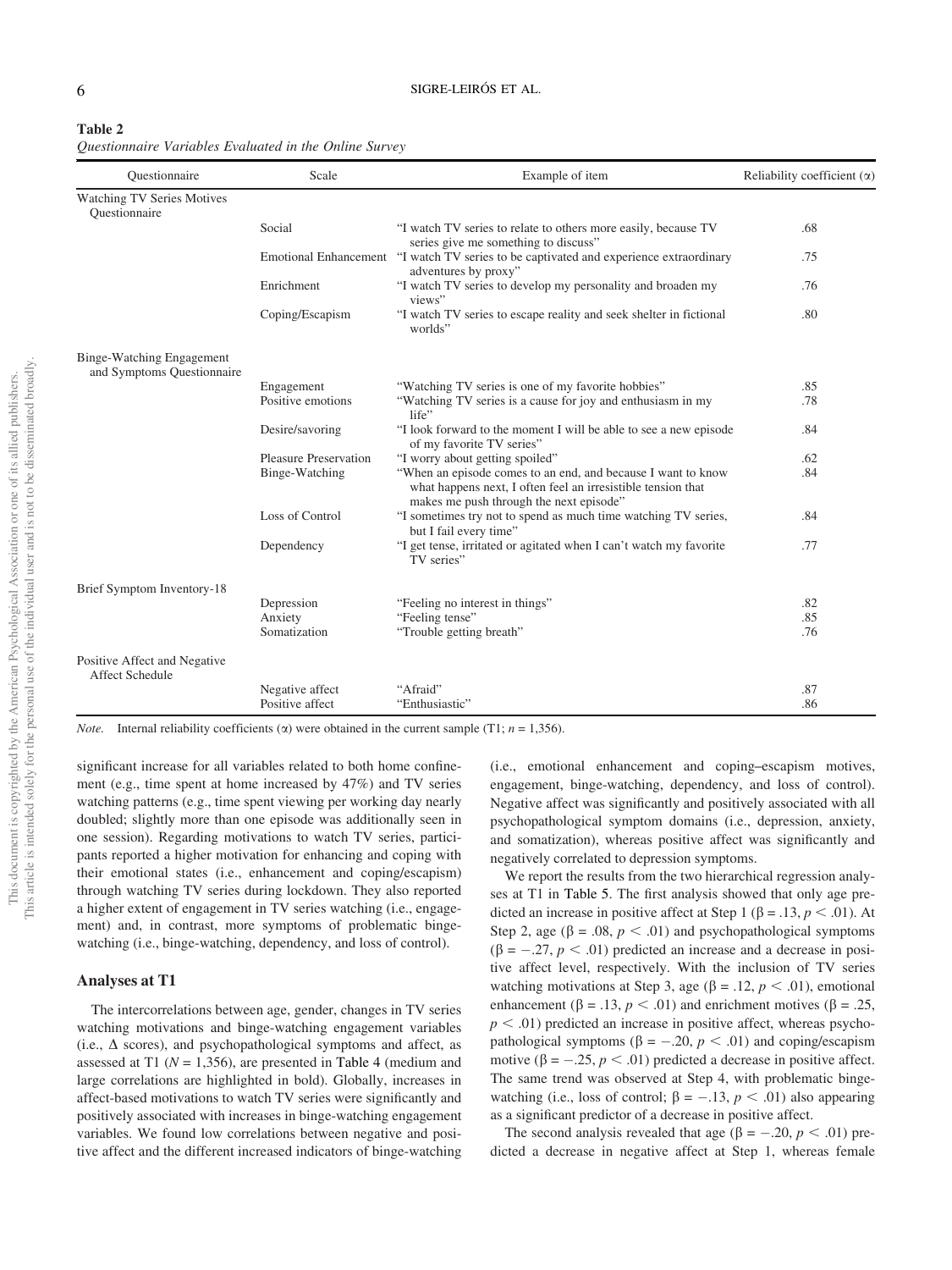#### <span id="page-7-0"></span>Table 3

Changes in Presence at Home, TV Series Viewing Patterns, and Related Motivations and Engagement Before and During the First COVID-19 Lockdown  $(T1; n = 1,356)$ 

| Variable                                             |           |                 | Range Prelockdown $M(SD)$ During lockdown $M(SD)$ | d    | t              | $\Delta M$ or percentage |
|------------------------------------------------------|-----------|-----------------|---------------------------------------------------|------|----------------|--------------------------|
| Home confinement                                     |           |                 |                                                   |      |                |                          |
| Teleworking days per week                            | $0 - 7$   | 1.49(2.10)      | 3.75(2.57)                                        |      | $0.88 - 32.45$ | $+2.26***$               |
| Time spent at home (in $\%$ )                        | $0 - 100$ | 41.3(21.51)     | 88.3 (20.74)                                      | 1.71 | $-63.01$       | $+47%***$                |
| TV series viewing patterns                           |           |                 |                                                   |      |                |                          |
| Frequency                                            | $1 - 4$   | 3.01(0.89)      | 3.42(0.84)                                        |      | $0.55 -20.42$  | $+0.41***$               |
| Time spent viewing/working per day (in min)          | $0 - 900$ | 90.48 (78.64)   | 175.33 (149.89)                                   | 0.72 | $-26.34$       | $+93.78%***$             |
| Time spent viewing per day off (in min)              | $0 - 900$ | 121.11 (105.28) | 184.26 (150.23)                                   | 0.57 | $-21.14$       | $+52.14%$ ***            |
| Number of episodes                                   | $1 - 7$   | 2.09(1.16)      | 3.23(1.79)                                        |      | $0.74 -27.40$  | $+1.14***$               |
| Coviewing $(N = 1; Y = 2)$                           | $1 - 2$   | 1.39(0.49)      | 1.46(0.50)                                        | 0.15 | $-5.35$        | $+0.07***$               |
| Watching TV Series Motives Questionnaire             |           |                 |                                                   |      |                |                          |
| Social                                               | $1 - 4$   | 1.27(0.42)      | 1.27(0.44)                                        | 0.00 | $-1.01$        | $0.00^{\circ}$           |
| Emotional enhancement                                | $1 - 4$   | 2.64(0.71)      | 2.66(0.72)                                        | 0.10 | $-4.74$        | $+0.02***$               |
| Enrichment                                           | $1 - 4$   | 2.20(0.74)      | 2.20(0.75)                                        | 0.01 | $-0.87$        | 0.00                     |
| Coping-escapism                                      | $1 - 4$   | 1.85(0.62)      | 1.99(0.69)                                        | 0.37 | $-16.13$       | $+0.14***$               |
| Binge-Watching Engagement and Symptoms Questionnaire |           |                 |                                                   |      |                |                          |
| Engagement                                           | $1 - 4$   | 1.78(0.63)      | 1.85(0.64)                                        | 0.26 | $-9.78$        | $+0.07***$               |
| Positive emotions                                    | $1 - 4$   | 2.29(0.70)      | 2.29(0.71)                                        | 0.01 | 0.28           | 0.00                     |
| Desire/savoring                                      | $1 - 4$   | 2.56(0.78)      | 2.57(0.80)                                        | 0.02 | $-0.66$        | $+0.01$                  |
| Pleasure preservation                                | $1 - 4$   | 1.85(0.77)      | 1.84(076)                                         | 0.07 | 2.58           | $-0.01*$                 |
| Binge-watching                                       | $1 - 4$   | 1.94(0.73)      | 2.01(.78)                                         | 0.17 | $-6.10$        | $+0.07***$               |
| Dependency                                           | $1 - 4$   | 1.34(0.49)      | 1.36(0.52)                                        | 0.08 | $-3.08$        | $+0.02**$                |
| Loss of control                                      | $1 - 4$   | 1.57(0.62)      | 1.59(0.66)                                        | 0.07 | $-2.73$        | $+0.02**$                |

\*  $p < .05.$  \*\*  $p < .01.$  \*\*\*  $p < .001.$ 

gender predicted its increase ( $\beta$  = .10,  $p$  < .01). At Step 2, psychopathological symptoms ( $\beta = .73$ ,  $p < .01$ ) predicted an increase in negative affect, whereas age remained as the single predictor of a decrease in negative affect ( $\beta = -.07, p < .01$ ). With the inclusion of TV series viewing motivations at Step 3, psychopathological symptoms ( $\beta$  = .69,  $p < .01$ ), emotional enhancement ( $\beta$  = .06, p  $<$  .05), and coping/escapism motives ( $\beta$  = .06,  $p < .01$ ) significantly predicted an increase in negative affect. Finally, these results remained stable after the inclusion of problematic (i.e., loss of control) and nonproblematic (i.e., engagement) indicators of binge-watching behavior at Step 4.

## Longitudinal Analyses

## Analyses at T2

Results from the two hierarchical regression analyses at T2 are reported in Table 6. The first analysis showed that only psychopathological symptoms predicted a decrease in positive affect at Steps 2 ( $\beta$  = -.16,  $p < .01$ ), 3 ( $\beta$  = -.15,  $p < .01$ ), and 4 ( $\beta$  =  $-15$ ,  $p < .01$ ). The second analysis revealed that only psychopathological symptoms predicted an increase in negative affect at Steps 2 ( $\beta$  = .15,  $p < .01$ ), 3 ( $\beta$  = .16,  $p < .01$ ), and 4 ( $\beta$  = .16,  $p < .01$ ).

#### Table 4

Correlations Between Age, Gender, Changes in TV Series Watching Motivations and Binge-Watching Engagement Variables, Psychopathological Symptoms, and Affect  $(T1; n = 1,356)$ 

| Variable                          |           | 2        | 3        | 4         | 5                        | 6        | 7        | 8        | 9         | 10        | 11        | 12        | 13        | 14 |
|-----------------------------------|-----------|----------|----------|-----------|--------------------------|----------|----------|----------|-----------|-----------|-----------|-----------|-----------|----|
| $1. \text{Age}$                   |           |          |          |           |                          |          |          |          |           |           |           |           |           |    |
| 2. Gender <sup>a</sup>            | $-.26**$  |          |          |           |                          |          |          |          |           |           |           |           |           |    |
| $3. \Delta$ Emotional enhancement | $-.07**$  | .04      |          |           |                          |          |          |          |           |           |           |           |           |    |
| 4. $\Delta$ Coping–escapism       | $-.15***$ | .05      | .34***   | _         |                          |          |          |          |           |           |           |           |           |    |
| 5. $\Delta$ Engagement            | $-.14***$ | $.05*$   | $.30***$ | .44***    | $\overline{\phantom{a}}$ |          |          |          |           |           |           |           |           |    |
| 6. $\Delta$ Pleasure preservation | .03       | .02      | .23***   | $.08**$   | $.34***$                 | –        |          |          |           |           |           |           |           |    |
| 7. $\Delta$ Binge-watching        | $-.11***$ | .04      | .35***   | .44***    | $.71***$                 | $.32***$ |          |          |           |           |           |           |           |    |
| 8. Δ Dependency                   | $-.01$    | .02      | $.23***$ | $.32***$  | $.56***$                 | $.42***$ | .55***   | –        |           |           |           |           |           |    |
| 9. $\Delta$ Loss of control       | $-.04$    | .03      | $.26***$ | $.45***$  | $.68***$                 | .28***   | $.70***$ | $.51***$ | –         |           |           |           |           |    |
| 10. Depression                    | $-.27***$ | $.09**$  | $.12***$ | .22***    | $.13***$                 | $-.02$   | $.10***$ | $.10***$ | $.14***$  |           |           |           |           |    |
| 11. Anxiety                       | $-.17***$ | $.15***$ | $.15***$ | $.20***$  | $.07**$                  | .01      | $.08**$  | $.08**$  | .11***    | $.63***$  |           |           |           |    |
| 12. Somatization                  | $-.13***$ | $.11***$ | $.12***$ | .13***    | $.10***$                 | .02      | $.08**$  | .05      | $.08**$   | $.40***$  | $.57***$  |           |           |    |
| 13. Negative affect               | $-.24***$ | $.15***$ | $.15***$ | $.20***$  | $.09**$                  | .00      | $.08**$  | $.08**$  | $.11***$  | $.56***$  | $.76***$  | .49***    |           |    |
| 14. Positive affect               | $.15***$  | $-.04$   | $-.05$   | $-.10***$ | $-.07**$                 | $-.03$   | $-.07*$  | $-.08**$ | $-.10***$ | $-.41***$ | $-.20***$ | $-.12***$ | $-.14***$ | -  |

Note. Medium and large correlations are highlighted in bold. Male gender was coded as 1 while female gender was coded as 2.<br><sup>a</sup> Pearson point-biserial correlations.

\*  $p < .05.$  \*\*  $p < .01.$  \*\*\*  $p < .001.$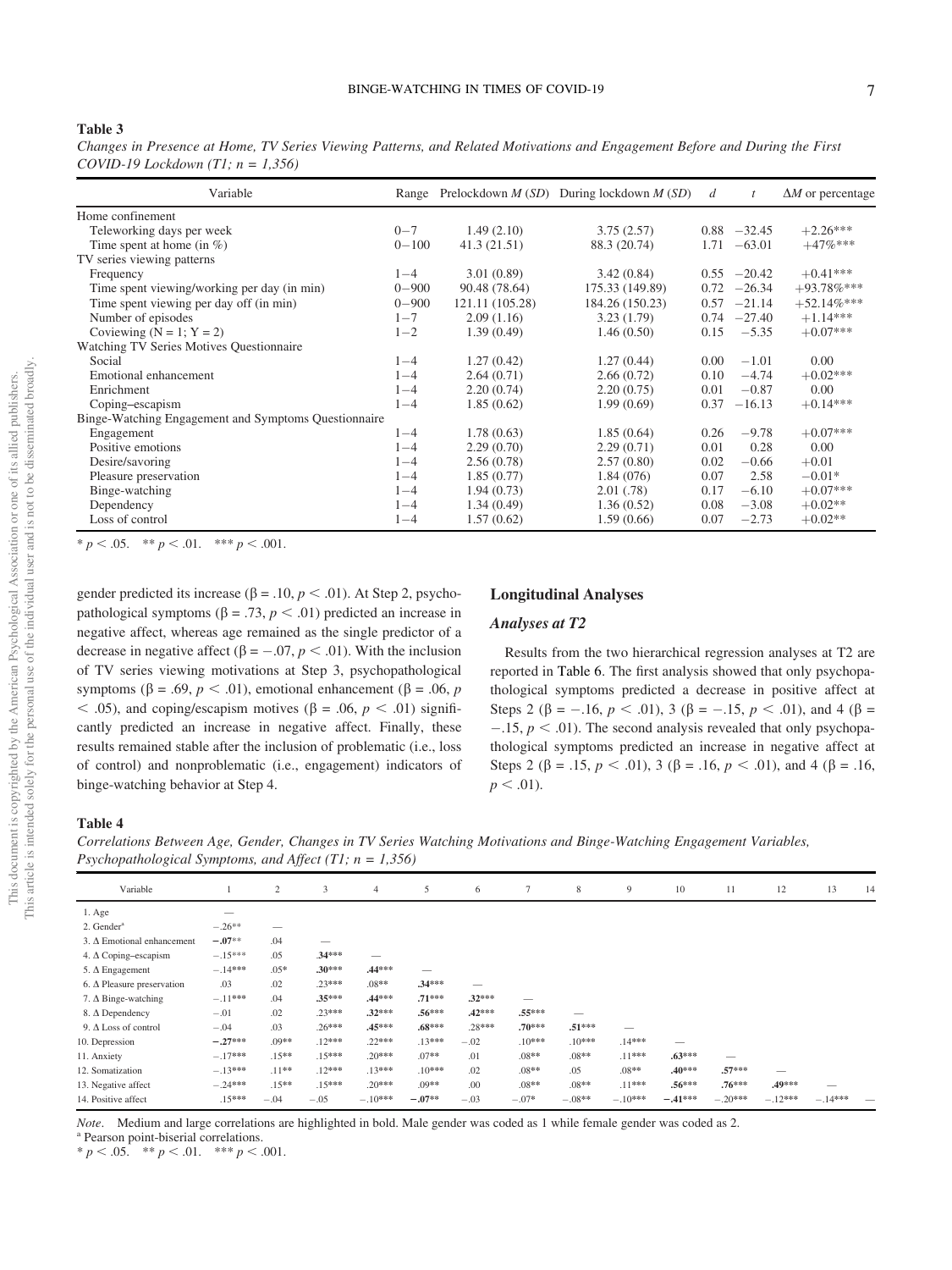#### Table 5

Linear Regressions Predicting Positive and Negative Affect at T1 During the First COVID-19 Lockdown (T1 Sample;  $n = 1,356$ )

|                              |              |          | $\cdots$         |              |          |      |              |          |      |              |          |                  |
|------------------------------|--------------|----------|------------------|--------------|----------|------|--------------|----------|------|--------------|----------|------------------|
|                              |              | Model 1  |                  |              | Model 2  |      |              | Model 3  |      |              | Model 4  |                  |
| Variable                     | $\Delta R^2$ | $\beta$  | $\boldsymbol{p}$ | $\Delta R^2$ | β        | p    | $\Delta R^2$ | β        | p    | $\Delta R^2$ | β        | $\boldsymbol{p}$ |
| Positive affect              |              |          |                  |              |          |      |              |          |      |              |          |                  |
|                              | 0.02         |          |                  | 0.07         |          |      | 0.09         |          |      | 0.02         |          |                  |
| Age                          |              | 0.130    | .000.            |              | 0.079    | .004 |              | 0.119    | .000 |              | 0.102    | .000             |
| Gender ( $M = 1$ ; $F = 2$ ) |              | $-0.005$ | .846             |              | 0.017    | .518 |              | 0.027    | .285 |              | 0.030    | .239             |
| Psychopathological symptoms  |              |          |                  |              | $-0.270$ | .000 |              | $-0.201$ | .000 |              | $-0.195$ | .000             |
| <b>Motivations</b>           |              |          |                  |              |          |      |              |          |      |              |          |                  |
| Social                       |              |          |                  |              |          |      |              | $-0.011$ | .688 |              | 0.009    | .748             |
| Emotional enhancement        |              |          |                  |              |          |      |              | 0.125    | .000 |              | 0.136    | .000             |
| Enrichment                   |              |          |                  |              |          |      |              | 0.246    | .000 |              | 0.261    | .000             |
| Coping/escapism              |              |          |                  |              |          |      |              | $-0.254$ | .000 |              | $-0.184$ | .000             |
| Binge-watching variables     |              |          |                  |              |          |      |              |          |      |              |          |                  |
| Engagement                   |              |          |                  |              |          |      |              |          |      |              | $-0.052$ | .123             |
| Loss of control              |              |          |                  |              |          |      |              |          |      |              | $-0.129$ | .000             |
| Negative affect              |              |          |                  |              |          |      |              |          |      |              |          |                  |
|                              | 0.06         |          |                  | 0.50         |          |      | 0.01         |          |      | 0.01         |          |                  |
| Age                          |              | $-0.203$ | .000.            |              | $-0.067$ | .000 |              | $-0.033$ | .093 |              | $-0.038$ | .057             |
| Gender ( $M = 1$ ; $F = 2$ ) |              | 0.096    | .000             |              | 0.035    | .059 |              | 0.030    | .109 |              | 0.030    | .102             |
| Psychopathological symptoms  |              |          |                  |              | 0.725    | .000 |              | 0.689    | .000 |              | 0.690    | .000             |
| Motivations                  |              |          |                  |              |          |      |              |          |      |              |          |                  |
| Social                       |              |          |                  |              |          |      |              | 0.025    | .212 |              | 0.030    | .131             |
| Emotional enhancement        |              |          |                  |              |          |      |              | 0.055    | .014 |              | 0.060    | .011             |
| Enrichment                   |              |          |                  |              |          |      |              | 0.004    | .860 |              | 0.008    | .701             |
| Coping/escapism              |              |          |                  |              |          |      |              | 0.062    | .009 |              | 0.080    | .002             |
| Binge-watching variables     |              |          |                  |              |          |      |              |          |      |              |          |                  |
| Engagement                   |              |          |                  |              |          |      |              |          |      |              | $-0.019$ | .449             |
| Loss of control              |              |          |                  |              |          |      |              |          |      |              | $-0.031$ | .186             |

Note. Regression coefficients are standardized. Significant results are highlighted in bold.

# Analyses at T3

We present results from the two hierarchical regression analyses at T3 in [Table 7](#page-10-0). The first analysis revealed that only psychopathological symptoms predicted a decrease in positive affect at Steps 2  $(\beta = -.28, p < .01),$  3 ( $\beta = -.32, p < .01$ ), and 4 ( $\beta = -.32, p <$ .01). The second analysis showed that psychopathological symptoms ( $\beta = .23$ ,  $p < .05$ ) also predicted an increase in negative affect at Step 2. With the inclusion of TV series watching motivations at Step 3, social ( $\beta = -.31, p < .01$ ) and coping–escapism  $(\beta = .39, p < .01)$  motives predicted a decrease and an increase in negative affect, respectively. Finally, both male gender ( $\beta = -.23$ ,  $p < .05$ ) and social motive ( $\beta = -.29, p < .01$ ) significantly predicted a decrease in negative affect, whereas problematic bingewatching (loss of control;  $\beta = .25$ ,  $p < .05$ ) was the single predictor of an increase in negative affect at Step 4.

#### **Discussion**

In the present study, we assessed how the first COVID-19 pandemic lockdown has influenced TV series viewing behaviors and whether binge-watching (in its adaptive or maladaptive forms) might have constituted an effective means of emotion regulation throughout this health crisis situation.

Compared with prepandemic practices, we found significant changes in TV series watching patterns during the first lockdown. As people spent significantly more time at home (including workfrom-home arrangements), viewing frequency, number of episodes

watched during a single session, daily time spent viewing and coviewing practices all significantly increased. For example, daily time spent viewing per working day and per day off increased 93.8% and 52.1%, respectively. Therefore, participants reported significantly more engagement in TV series watching since the implementation of spatial distancing measures, and this trend was observed whether we considered the whole initial sample at T1 (i. e.,  $n = 1,356$ ) or only the T3 sample (i.e.,  $n = 115$ )<sup>6</sup>.

Our results are in line with previous research showing a general increase in TV series watching during the COVID-19 pandemic (Boursier et al., 2021; Dixit et al., 2020; Rubenking & Bracken, 2021). They also corroborate the higher consumption of streaming content recorded during this period, as reflected by the significant growth in streaming services subscriptions worldwide (Gruber, 2020; Moody, 2020). More broadly, the same trend was observed for other online and digital activities during the pandemic, including video gaming (Arkenberg, 2020; Hawkins, 2020), cybersex (Dubé et al., 2020), and online gambling (The European Business Review, 2020).

Interestingly, when we examined potential drivers of the increase in TV series watching, we found that only affect-based motivations for TV series watching (i.e., first and essentially,

<sup>&</sup>lt;sup>6</sup>We also analyzed the data by focusing on the participants who completed the three assessments (T1, T2, and T3) of the longitudinal panel study ( $n = 115$ ). These results, as well as further results regarding genderrelated analyses, are available as supplementary material in the Open Science Framework at: <https://osf.io/gk7u2/> [\(https://doi.org/10.17605/OSF](https://doi.org/10.17605/OSF.IO/GK7U2) [.IO/GK7U2\)](https://doi.org/10.17605/OSF.IO/GK7U2).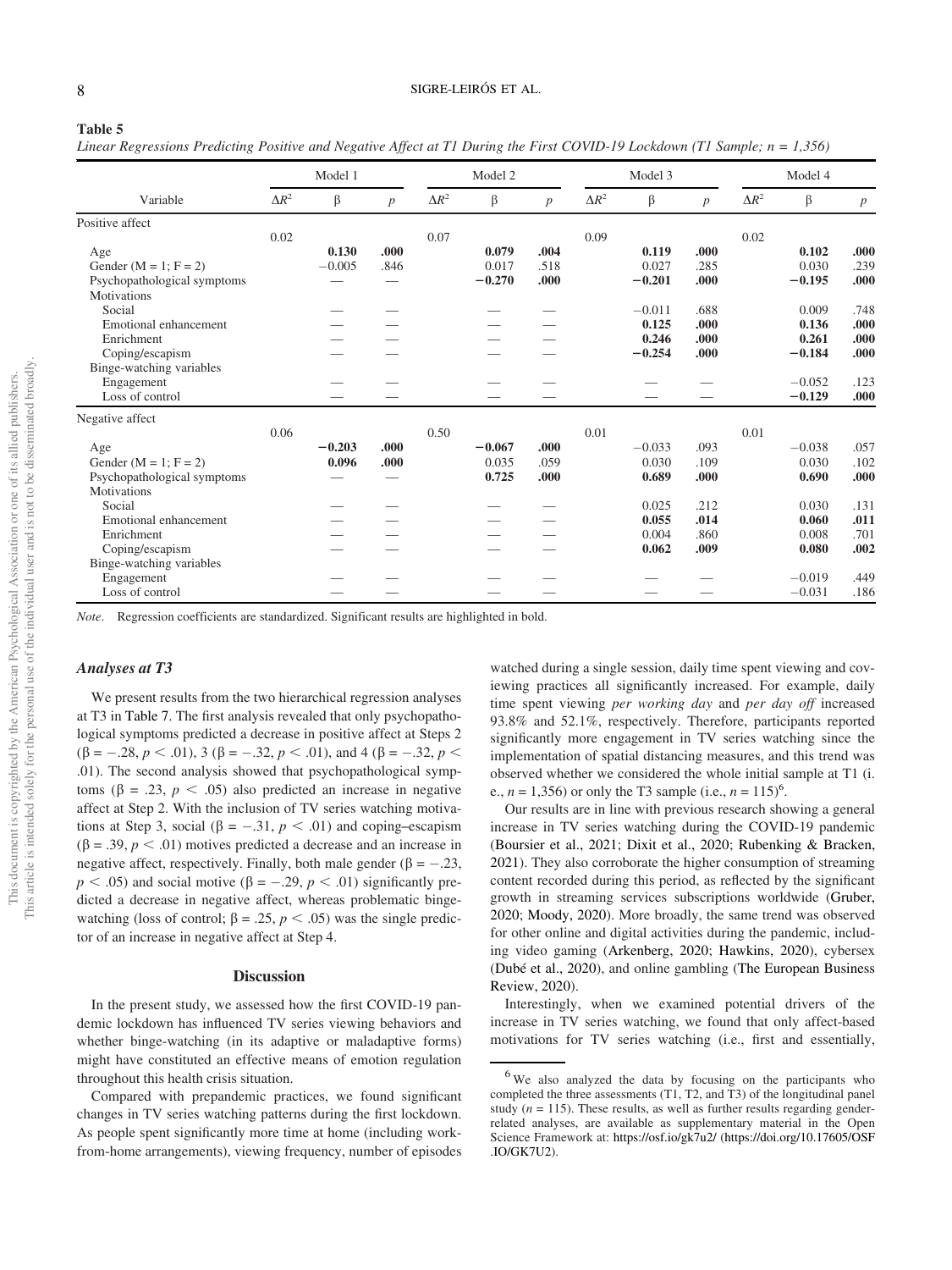#### Table 6

|                          |  |  |  |  | Linear Regressions Predicting Changes in Positive and Negative Affect at T2 During the First COVID-19 Lockdown (Longitudinal |
|--------------------------|--|--|--|--|------------------------------------------------------------------------------------------------------------------------------|
| Data, $T2$ ; $n = 346$ ) |  |  |  |  |                                                                                                                              |

|                              |              | Model 1  |                  |              | Model 2  |                  |              | Model 3  |      |              | Model 4  |                  |
|------------------------------|--------------|----------|------------------|--------------|----------|------------------|--------------|----------|------|--------------|----------|------------------|
| Variable                     | $\Delta R^2$ | β        | $\boldsymbol{p}$ | $\Delta R^2$ | β        | $\boldsymbol{p}$ | $\Delta R^2$ | $\beta$  | p    | $\Delta R^2$ | β        | $\boldsymbol{p}$ |
| $\Delta$ Positive affect     |              |          |                  |              |          |                  |              |          |      |              |          |                  |
|                              | 0.01         |          |                  | 0.02         |          |                  | 0.01         |          |      | 0.01         |          |                  |
| Age                          |              | 0.040    | .488             |              | 0.015    | .792             |              | $-0.002$ | .969 |              | 0.003    | .962             |
| Gender ( $M = 1$ ; $F = 2$ ) |              | 0.042    | .458             |              | 0.058    | .307             |              | 0.052    | .374 |              | 0.028    | .638             |
| Psychopathological symptoms  |              |          |                  |              | $-0.159$ | .004             |              | $-0.154$ | .008 |              | $-0.152$ | .009             |
| Motivations                  |              |          |                  |              |          |                  |              |          |      |              |          |                  |
| Social                       |              |          |                  |              |          |                  |              | $-0.049$ | .530 |              | $-0.097$ | .233             |
| Emotional enhancement        |              |          |                  |              |          |                  |              | 0.080    | .264 |              | 0.017    | .829             |
| Enrichment                   |              |          |                  |              |          |                  |              | 0.015    | .857 |              | $-0.011$ | .898             |
| Coping/escapism              |              |          |                  |              |          |                  |              | $-0.067$ | .414 |              | $-0.134$ | .142             |
| Binge-watching variables     |              |          |                  |              |          |                  |              |          |      |              |          |                  |
| Engagement                   |              |          |                  |              |          |                  |              |          |      |              | 0.066    | .550             |
| Loss of control              |              |          |                  |              |          | __               |              |          |      |              | 0.152    | .161             |
| $\Delta$ Negative affect     |              |          |                  |              |          |                  |              |          |      |              |          |                  |
|                              | 0.01         |          |                  | 0.02         |          |                  | 0.01         |          |      | 0.01         |          |                  |
| Age                          |              | $-0.077$ | .175             |              | $-0.054$ | .345             |              | $-0.069$ | .250 |              | $-0.063$ | .292             |
| Gender ( $M = 1$ ; $F = 2$ ) |              | $-0.080$ | .160             |              | $-0.095$ | .095             |              | $-0.091$ | .117 |              | $-0.112$ | .062             |
| Psychopathological symptoms  |              |          |                  |              | 0.151    | .006             |              | 0.161    | .006 |              | 0.160    | .006             |
| <b>Motivations</b>           |              |          |                  |              |          |                  |              |          |      |              |          |                  |
| Social                       |              |          |                  |              |          |                  |              | 0.042    | .586 |              | 0.003    | .968             |
| Emotional enhancement        |              |          |                  |              |          |                  |              | $-0.029$ | .684 |              | $-0.069$ | .379             |
| Enrichment                   |              |          |                  |              |          |                  |              | $-0.005$ | .951 |              | $-0.007$ | .939             |
| Coping/escapism              |              |          |                  |              |          |                  |              | $-0.074$ | .362 |              | $-0.101$ | .266             |
| Binge-watching variables     |              |          |                  |              |          |                  |              |          |      |              |          |                  |
| Engagement                   |              |          |                  |              |          |                  |              |          |      |              | $-0.034$ | .757             |
| Loss of control              |              |          |                  |              |          |                  |              |          |      |              | 0.152    | .159             |

Note. Regression coefficients are standardized. Among the predictors, psychopathological symptoms, motivations, and binge-watching variables refer to the values reported at the second assessment (T2). Significant results are highlighted in bold.

coping–escapism, and then, to a lesser extent, emotional enhancement) were higher during lockdown compared with participants' prelockdown situation. In a period of uncertainty and emotional distress, TV series watching thus seemed to provide a way for individuals to improve their mood and/or temporarily escape from the stressful situation, hence being an emotion-regulation strategy (Flayelle, Maurage, et al., 2019; Tukachinsky & Eyal, 2018). Our findings also indicated that symptoms of problematic binge-watching increased during the first lockdown. We may therefore hypothesize that, in the context of forced isolation at home, constant convenient access to streaming content per se might contribute to excessive and problematic engagement in binge-watching behavior, thereby corroborating the role of contextual and environmental factors in this specific pattern of involvement (Flayelle et al., 2017).

Concerning the relationship between TV series viewing practices and subjective well-being over time, specifically at T1, age, emotional enhancement and enrichment motives predicted an increase in positive affect, whereas psychopathological symptoms, coping–escapism motives and problematic binge-watching (i.e., loss of control) predicted a decrease in positive affect. In addition, psychopathological symptoms, emotional enhancement, and coping/escapism motives predicted an increase in negative affect. Among these initial findings (i.e., at T1), it is particularly interesting to note the impact of coping–escapism motivation in decreasing positive affect and increasing negative affect, respectively.

These first results seem, therefore, to corroborate the hypothesized role of binge-watching as a potentially dysfunctional coping strategy to deal with negative affect (Flayelle, Maurage, et al., 2019; Tukachinsky & Eyal, 2018).

At T2, only psychopathological symptoms predicted lower levels of positive affect on the one hand, and higher levels of negative affect on the other hand, thus emphasizing the particular impact of the stressful lockdown context on psychological adjustment and distress on individual's subjective well-being.

Finally, the results from the longitudinal analysis at T3 indicated that psychopathological symptoms predicted lower positive affect throughout the confinement period. In turn, being a male and having social motivations for TV series watching (i.e., fueling relationships with others through TV series) predicted a decrease in negative affect over time, potentially constituting protective factors for negative emotional states experienced during the first COVID-19 pandemic lockdown. This result is in line with recent data showing a positive relationship between female gender and anxiety symptoms (and thus negative affect) during the COVID-19 pandemic (García-Fernández et al., 2021; Hou et al., 2020; Özdin & Bayrak Özdin, 2020). Moreover, in a period of forced isolation, socially driven TV series watching may effectively allow individuals to maintain social connections, which may also be interpreted in the frame of the contextual increase of coviewing practices shown in the current sample. Conversely, maladaptive involvement in TV series watching (assessed through items that measure loss of control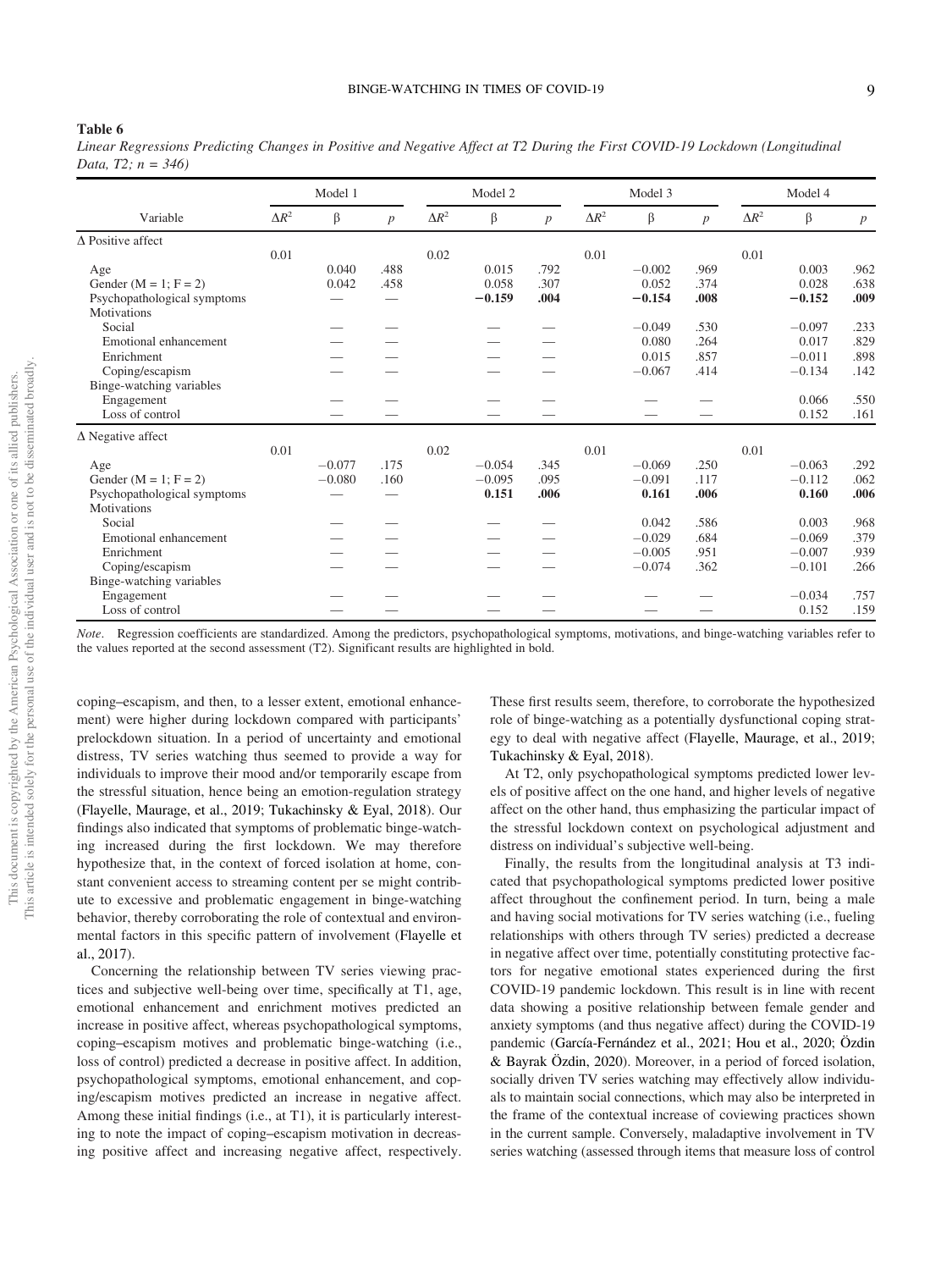#### 10 SIGRE-LEIRÓS ET AL.

#### <span id="page-10-0"></span>Table 7

Linear Regressions Predicting Changes in Positive and Negative Affect During the First COVID-19 Lockdown (Longitudinal Data, T3;  $n = 115$ 

|                              | Model 1      |          |      |              | Model 2  |                  |              | Model 3  |      |              | Model 4  |      |
|------------------------------|--------------|----------|------|--------------|----------|------------------|--------------|----------|------|--------------|----------|------|
| Variable                     | $\Delta R^2$ | β        | p    | $\Delta R^2$ | β        | $\boldsymbol{p}$ | $\Delta R^2$ | β        | p    | $\Delta R^2$ | β        | p    |
| $\Delta$ Positive affect     |              |          |      |              |          |                  |              |          |      |              |          |      |
|                              | 0.01         |          |      | 0.07         |          |                  | 0.03         |          |      | 0.01         |          |      |
| Age                          |              | 0.009    | .927 |              | $-0.057$ | .566             |              | $-0.087$ | .440 |              | $-0.074$ | .510 |
| Gender ( $M = 1$ ; $F = 2$ ) |              | 0.103    | .297 |              | 0.154    | .115             |              | 0.173    | .094 |              | 0.181    | .092 |
| Psychopathological symptoms  |              |          |      |              | $-0.277$ | .005             |              | $-0.321$ | .006 |              | $-0.317$ | .006 |
| Motivations                  |              |          |      |              |          |                  |              |          |      |              |          |      |
| Social                       |              |          |      |              |          |                  |              | $-0.128$ | .241 |              | $-0.164$ | .149 |
| Emotional enhancement        |              |          |      |              |          |                  |              | $-0.118$ | .335 |              | $-0.181$ | .172 |
| Enrichment                   |              |          |      |              |          |                  |              | $-0.017$ | .893 |              | $-0.019$ | .880 |
| Coping/escapism              |              |          |      |              |          |                  |              | 0.120    | .378 |              | 0.064    | .699 |
| Binge-watching variables     |              |          |      |              |          |                  |              |          |      |              |          |      |
| Engagement                   |              |          |      |              |          |                  |              |          |      |              | 0.006    | .962 |
| Loss of control              |              |          |      |              |          |                  |              |          |      |              | 0.168    | .213 |
| $\Delta$ Negative affect     |              |          |      |              |          |                  |              |          |      |              |          |      |
|                              | 0.01         |          |      | 0.05         |          |                  | 0.16         |          |      | 0.04         |          |      |
| Age                          |              | 0.004    | .969 |              | 0.059    | .559             |              | 0.083    | .430 |              | 0.065    | .531 |
| Gender ( $M = 1$ ; $F = 2$ ) |              | $-0.038$ | .698 |              | $-0.081$ | .413             |              | $-0.168$ | .085 |              | $-0.230$ | .021 |
| Psychopathological symptoms  |              |          |      |              | 0.231    | .021             |              | 0.037    | .734 |              | 0.033    | .758 |
| Motivations                  |              |          |      |              |          |                  |              |          |      |              |          |      |
| Social                       |              |          |      |              |          |                  |              | $-0.312$ | .003 |              | $-0.294$ | .006 |
| Emotional enhancement        |              |          |      |              |          |                  |              | 0.166    | .150 |              | 0.237    | .055 |
| Enrichment                   |              |          |      |              |          |                  |              | 0.014    | .907 |              | 0.057    | .625 |
| Coping/escapism              |              |          |      |              |          |                  |              | 0.387    | .003 |              | 0.275    | .072 |
| Binge-watching variables     |              |          |      |              |          |                  |              |          |      |              |          |      |
| Engagement                   |              |          |      |              |          |                  |              |          |      |              | $-0.169$ | .177 |
| Loss of control              |              |          |      |              |          |                  |              |          |      |              | 0.254    | .036 |

Note. Regression coefficients are standardized. Among the predictors, psychopathological symptoms, motivations, and binge-watching variables refer to the values reported at the final assessment (T3). Significant results are highlighted in bold.

and negative consequences resulting from problematic bingewatching) was the single predictor of increased negative affect throughout the lockdown. The current pattern of longitudinal results therefore follows the tendency observed at the initial assessment time point (i.e., at T1), with a significant increase in symptoms of problematic binge-watching and primarily negative reinforcement motivation (i.e., coping–escapism) during lockdown. Not only is this finding consistent with previous literature showing that such leisure activity may generate loss of control over watching time and thereby negative outcomes and emotional distress (De Feijter et al., 2016; Devasagayam, 2014; Riddle et al., 2018), but it is also in line with the hypothesized role of problematic binge-watching as a maladaptive means of coping to face negative affect (Flayelle, Maurage, et al., 2019; Tukachinsky & Eyal, 2018). In this regard, the seemingly "disproving" observation that the coping–escapism motivation only approached statistical significance (i.e.,  $p = .07$ ) in predicting change in negative affect at the final step of the regression may most probably be explained by the T3 lower sample size or by the very nature of the current dependent variable (i.e., negative affect in a more general sense), although coping usually involves psychopathological parameters (e.g., depression, anxiety).

Limitations of the present study included the use of self-report measures to collect data, which are prone to biases (e.g., social desirability). Moreover, the sample size significantly diminished from T1 (i.e.,  $n = 1,356$ ) to T3 (i.e.,  $n = 115$ ), which corresponds to a general pattern observed in longitudinal studies (Laurie et al., 1999; Watson & Wooden, 2009). The study's highly educated sample (e.g., 36.9% of the participants had a master degree) also limits the generalizability of our findings. Further research is recommended to explore the role of other individual characteristics (e.g., personality traits, emotion regulation strategies) in changes in emotional states in the context of pandemic confinement. In addition, given that the present data were collected during the first lockdown (i.e., at the beginning of the pandemic), it would be interesting to examine whether this pattern of results is maintained in the long term, for example, after 1 year of social distancing restrictions. Finally, as the current study was restricted to Frenchspeaking European countries, there is a need to examine potential differences across different cultural contexts.

Overall, the present longitudinal study showed that in Frenchspeaking European countries, TV series watching behaviors were effectively amplified during the first COVID-19 lockdown. Concomitantly, stay-at-home mandates also led to an increased problematic binge-watching pattern that the current findings show are best understood as a potential dysfunctional coping strategy during this period. Watching TV series for social motives, however, emerged as a protective factor throughout this health crisis situation, thus highlighting the potential value and utility of virtual gatherings (e.g., Netflix Party) to reduce isolation and help overcome the emotional distress caused by social distancing interventions.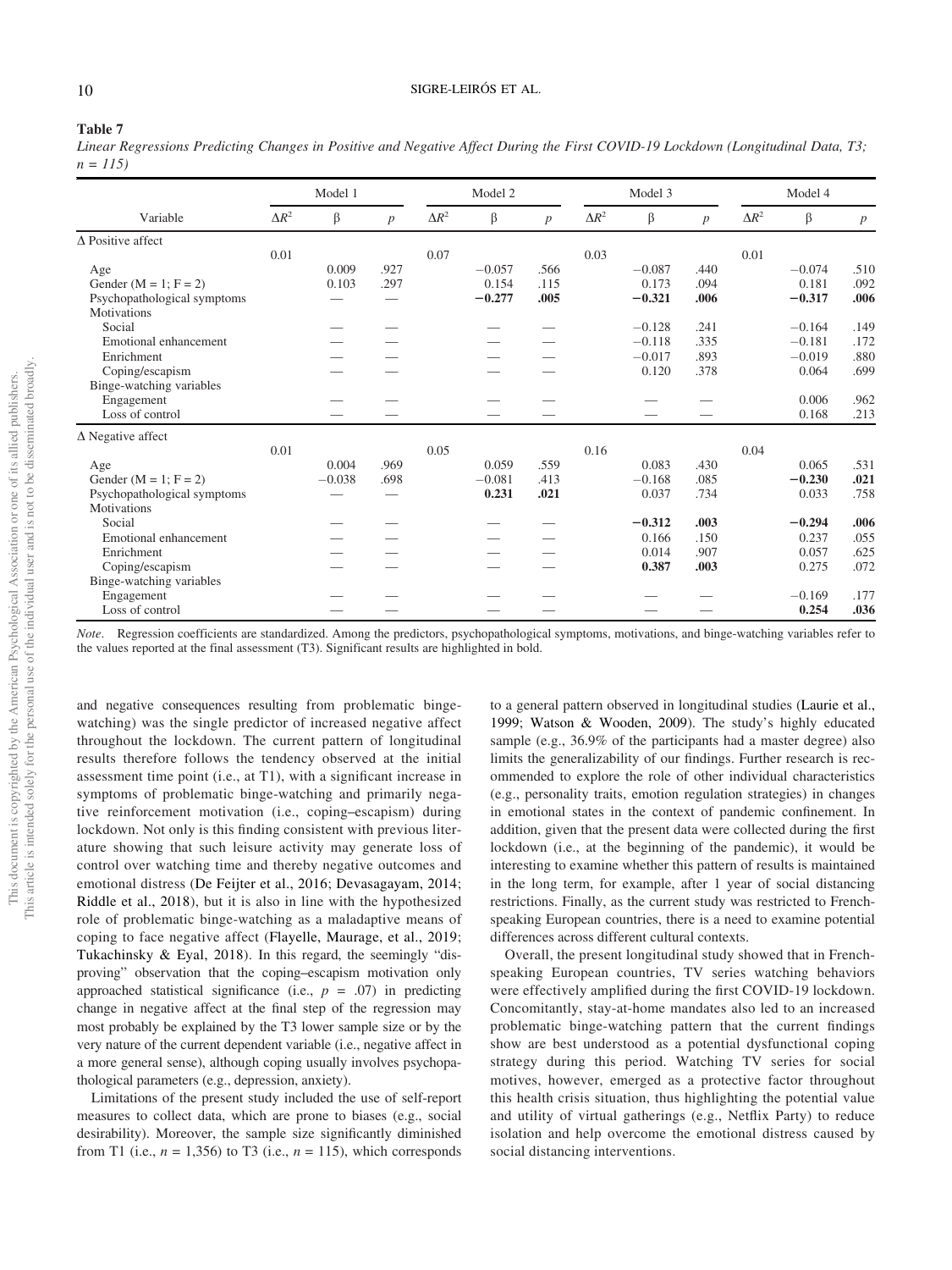# References

- Ahmed, A. A. (2017). New era of TV-watching behavior: Binge watching and its psychological effects. Media Watch, 8(2), 192–207. [https://doi](https://doi.org/10.15655/mw/2017/v8i2/49006) [.org/10.15655/mw/2017/v8i2/49006](https://doi.org/10.15655/mw/2017/v8i2/49006)
- Arend, A. K., Blechert, J., Pannicke, B., & Reichenberger, J. (2021). Increased screen use on days with increased perceived covid-19-related confinements-a day level ecological momentary assessment study. Frontiers in Public Health, 8, 623205. [https://doi.org/10.3389/fpubh.2020](https://doi.org/10.3389/fpubh.2020.623205) [.623205](https://doi.org/10.3389/fpubh.2020.623205)
- Arkenberg, C. (2020). Will gaming keep growing when the lockdowns end? Video game industry trends during the COVID-19 pandemic. Retrieved February 20, 2021, from [https://www2.deloitte.com/us/en/](https://www2.deloitte.com/us/en/insights/industry/technology/video-game-industry-trends.html) [insights/industry/technology/video-game-industry-trends.html](https://www2.deloitte.com/us/en/insights/industry/technology/video-game-industry-trends.html)
- Boursier, V., Gioia, F., Musetti, A., & Schimmenti, A. (2020). Facing loneliness and anxiety during the COVID-19 isolation: The role of excessive social media use in a sample of Italian adults. Frontiers in Psychiatry, 11, 586222. <https://doi.org/10.3389/fpsyt.2020.586222>
- Boursier, V., Musetti, A., Gioia, F., Flayelle, M., Billieux, J., & Schimmenti, A. (2021). Is watching TV series an adaptive coping strategy during the COVID-19 pandemic? Insights from an Italian community sample. Frontiers in Psychiatry, 12, 599859. [https://doi.org/10](https://doi.org/10.3389/fpsyt.2021.599859) [.3389/fpsyt.2021.599859](https://doi.org/10.3389/fpsyt.2021.599859)
- Brookes, S., & Ellithorpe, M. (2017, May 25–29). Good for your mood, bad for your health: narrative involvement, health behaviors, and binge watching. Paper presented at the 67th ICA annual conference, San Diego, CA.
- Brooks, S. K., Webster, R. K., Smith, L. E., Woodland, L., Wessely, S., Greenberg, N., & Rubin, G. J. (2020). The psychological impact of quarantine and how to reduce it: Rapid review of the evidence. Lancet, 395(10227), 912–920. [https://doi.org/10.1016/S0140-6736\(20\)30460-8](https://doi.org/10.1016/S0140-6736(20)30460-8)
- De Feijter, D., Khan, J. V., & Van Gisbergen, M. S. (2016). Confessions of a 'guilty' couch potato understanding and using context to optimize binge-watching behavior. 3rd ACM International Conference on Interactive Experiences for TV and Online Video (TVX 2016) (pp. 59–67). Association for Computing Machinery, Inc. [https://doi.org/10.1145/](https://doi.org/10.1145/2932206.2932216) [2932206.2932216](https://doi.org/10.1145/2932206.2932216)
- Derogatis, L. R. (2016). BSI-18: Inventaire court de symptômes psychologiques. Pearson.
- Devasagayam, R. (2014). Media bingeing: a qualitative study of psychological influences. In D. DeLong, D. Edmiston, & R. Hightower, Jr. (Eds.), Once Retro Now Novel Again: 2014 Annual Spring Conference Proceedings (pp. 40–44). Marketing Management Association.
- Dixit, A., Marthoenis, M., Arafat, S., Sharma, P., & Kar, S. K. (2020). Binge watching behaviour during COVID 19 pandemic: A cross-sectional, cross-national online survey. Psychiatry Research, 289, 113089. <https://doi.org/10.1016/j.psychres.2020.113089>
- Dubé, S., Anctil, D., & Santaguida, M. (2020, July 13). Cybersex, erotic tech and virtual intimacy are on the rise during COVID-19. The Conversation. Retrieved February 20, 2021, from [https://theconversation.com/](https://theconversation.com/cybersex-erotic-tech-and-virtual-intimacy-are-on-the-rise-during-covid-19-141769) [cybersex-erotic-tech-and-virtual-intimacy-are-on-the-rise-during-covid](https://theconversation.com/cybersex-erotic-tech-and-virtual-intimacy-are-on-the-rise-during-covid-19-141769) [-19-141769](https://theconversation.com/cybersex-erotic-tech-and-virtual-intimacy-are-on-the-rise-during-covid-19-141769).
- Eden, A., Johnson, B. K., & Hartmann, T. (2018). Entertainment as a creature comfort: Self-control and selection of challenging media. Media Psychology, 21(3), 352–376. [https://doi.org/10.1080/15213269.2017](https://doi.org/10.1080/15213269.2017.1345640) [.1345640](https://doi.org/10.1080/15213269.2017.1345640)
- The European Business Review. (2020, November 23). Online gambling market size rises amid COVID-19 pandemic. Retrieved February 20, 2021, from [https://www.europeanbusinessreview.com/online-gambling-market-size](https://www.europeanbusinessreview.com/online-gambling-market-size-rises-amid-covid-19-pandemic/) [-rises-amid-covid-19-pandemic/](https://www.europeanbusinessreview.com/online-gambling-market-size-rises-amid-covid-19-pandemic/)
- Exelmans, L., & Van den Bulck, J. (2017). Binge viewing, sleep, and the role of pre-sleep arousal. Journal of Clinical Sleep Medicine, 13(8), 1001–1008. <https://doi.org/10.5664/jcsm.6704>
- Flayelle, M., Canale, N., Vögele, C., Karila, L., Maurage, P., & Billieux, J. (2019). Assessing binge-watching behaviors: Development and

validation of the "Watching TV Series Motives" and "Binge-watching Engagement and Symptoms" questionnaires. Computers in Human Behavior, 90, 26–36. <https://doi.org/10.1016/j.chb.2018.08.022>

- Flayelle, M., Castro-Calvo, J., Vögele, C., Astur, R., Ballester-Arnal, R., Challet-Bouju, G., Brand, M., Cárdenas, G., Devos, G., Elkholy, H., Grall-Bronnec, M., James, R. J. E., Jiménez-Martínez, M., Khazaal, Y., Valizadeh-Haghi, S., King, D. L., Liu, Y., Lochner, C., Steins-Loeber, S., . . . Billieux, J. (2020). Towards a cross-cultural assessment of bingewatching: Psychometric evaluation of the "watching TV series motives" and "binge-watching engagement and symptoms" questionnaires across nine languages. Computers in Human Behavior, 111, 106410. [https://doi](https://doi.org/10.1016/j.chb.2020.106410) [.org/10.1016/j.chb.2020.106410](https://doi.org/10.1016/j.chb.2020.106410)
- Flayelle, M., Maurage, P., & Billieux, J. (2017). Toward a qualitative understanding of binge-watching behaviors: A focus group approach. Journal of Behavioral Addictions, 6(4), 457–471. [https://doi.org/10](https://doi.org/10.1556/2006.6.2017.060) [.1556/2006.6.2017.060](https://doi.org/10.1556/2006.6.2017.060)
- Flayelle, M., Maurage, P., Di Lorenzo, K. R., Vögele, K., Gainsbury, S. M., & Billieux, J. (2020). Binge-watching: What do we know so far? A first systematic review of the evidence. Current Addiction Reports, 7(1), 44–60. <https://doi.org/10.1007/s40429-020-00299-8>
- Flayelle, M., Maurage, P., Vögele, C., Karila, L., & Billieux, J. (2019). Time for a plot twist: Beyond confirmatory approaches to binge-watching research. Psychology of Popular Media Culture, 8(3), 308–318. <https://doi.org/10.1037/ppm0000187>
- García-Fernández, L., Romero-Ferreiro, V., Padilla, S., David López-Roldán, P., Monzó-García, M., & Rodriguez-Jimenez, R. (2021). Gender differences in emotional response to the COVID-19 outbreak in Spain. Brain and Behavior, 11(1), Article e01934. [https://doi.org/10](https://doi.org/10.1002/brb3.1934) [.1002/brb3.1934](https://doi.org/10.1002/brb3.1934)
- Gaudreau, P., Sanchez, X., & Blondin, J. P. (2006). Positive and negative affective states in a performance-related setting: Testing the factorial structure of the PANAS across two samples of French-Canadian participants. European Journal of Psychological Assessment, 22(4), 240–249. <https://doi.org/10.1027/1015-5759.22.4.240>
- Giardina, A., Di Blasi, M., Schimmenti, A., King, D. L., Starcevic, V., & Billieux, J. (2021). Online gaming and prolonged self-isolation: Evidence from Italian gamers during the COVID-19 outbreak. Clinical Neuropsychiatry, 18(1), 65–74. <https://doi.org/10.36131/cnfioritieditore20210106>
- Granow, V., Reinecke, L., & Ziegele, M. (2018). Binge-watching & psychological well- being: Media use between lack of control and perceived autonomy. Communication Research Reports, 35(5), 392–401. [https://](https://doi.org/10.1080/08824096.2018.1525347) [doi.org/10.1080/08824096.2018.1525347](https://doi.org/10.1080/08824096.2018.1525347)
- Gruber, A. (2020). The coronavirus pandemic and streaming services. Retrieved January 14, 2021, from [https://www.engagetu.com/?s=the](https://www.engagetu.com/?s=the&hx002B;coronavirus&hx002B;pandemic&hx002B;and&hx002B;streaming&hx002B;services)+ [coronavirus](https://www.engagetu.com/?s=the&hx002B;coronavirus&hx002B;pandemic&hx002B;and&hx002B;streaming&hx002B;services)+pandemic+and+streaming+services
- Halfmann, A., & Reinecke, L. (2021). Binge-watching as case of escapist entertainment use. In P. Vorderer & C. Klimmt (Eds.), The Oxford handbook of entertainment theory (pp. 181–203). Oxford University Press.
- Hawkins, T. (2020). The COVID-19 pandemic will accelerate the evolution of the video games industry. Retrieved February 20, 2021, from [https://](https://glginsights.com/articles/the-covid-19-pandemic-will-accelerate-the-evolution-of-the-video-games-industry/) [glginsights.com/articles/the-covid-19-pandemic-will-accelerate-the](https://glginsights.com/articles/the-covid-19-pandemic-will-accelerate-the-evolution-of-the-video-games-industry/) [-evolution-of-the-video-games-industry/](https://glginsights.com/articles/the-covid-19-pandemic-will-accelerate-the-evolution-of-the-video-games-industry/)
- Hawryluck, L., Gold, W. L., Robinson, S., Pogorski, S., Galea, S., & Styra, R. (2004). SARS control and psychological effects of quarantine, Toronto, Canada. Emerging Infectious Diseases, 10(7), 1206–1212. <https://doi.org/10.3201/eid1007.030703>
- Hoffmann, W., Reinecke, L., & Meier, A. (2017). Of sweet temptations and bitter aftertaste: Selfcontrol as a moderator of the effects of media use on well-being. In L. Reinecke & M. B. Oliver (Eds.), The Routledge handbook of media use and well-being: international perspectives on theory and research on positive media effects. Routledge/Taylor & Francis Group.
- Hou, F., Bi, F., Jiao, R., Luo, D., & Song, K. (2020). Gender differences of depression and anxiety among social media users during the COVID-19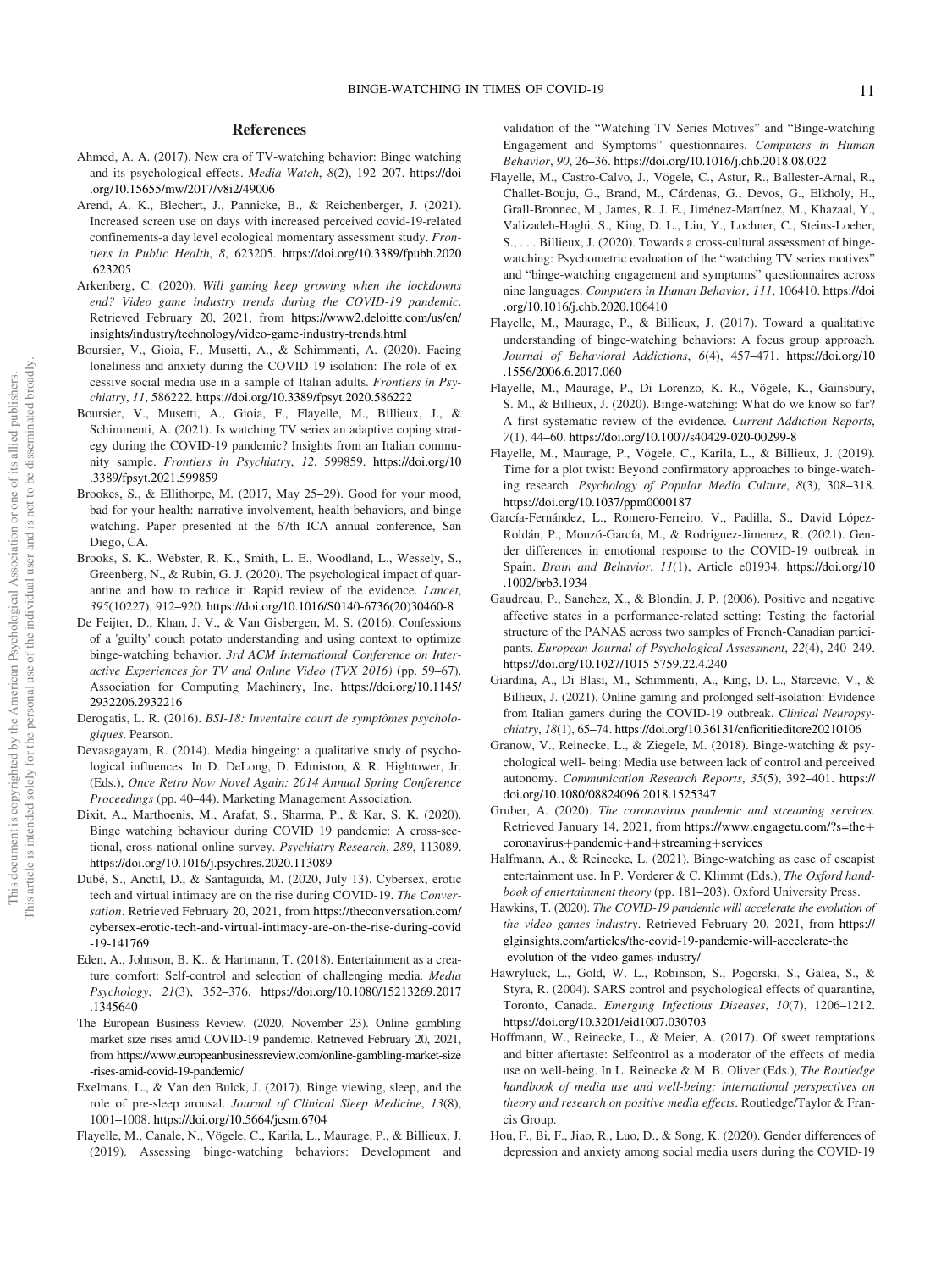outbreak in China:a cross-sectional study. BMC Public Health, 20(1), Article 1648. <https://doi.org/10.1186/s12889-020-09738-7>

- Keyes, C. L., Shmotkin, D., & Ryff, C. D. (2002). Optimizing well-being: The empirical encounter of two traditions. Journal of Personality and Social Psychology, 82(6), 1007–1022. [https://doi.org/10.1037/0022](https://doi.org/10.1037/0022-3514.82.6.1007) [-3514.82.6.1007](https://doi.org/10.1037/0022-3514.82.6.1007)
- Király, O., Potenza, M. N., Stein, D. J., King, D. L., Hodgins, D. C., Saunders, J. B., Griffiths, M. D., Gjoneska, B., Billieux, J., Brand, M., Abbott, M. W., Chamberlain, S. R., Corazza, O., Burkauskas, J., Sales, C. M. D., Montag, C., Lochner, C., Grünblatt, E., Wegmann, E., . . . Demetrovics, Z. (2020). Preventing problematic internet use during the COVID-19 pandemic: Consensus guidance. Comprehensive Psychiatry, 100, 152180. <https://doi.org/10.1016/j.comppsych.2020.152180>
- Krishnamoorthy, Y., Nagarajan, R., Saya, G. K., & Menon, V. (2020). Prevalence of psychological morbidities among general population, healthcare workers and COVID-19 patients amidst the COVID-19 pandemic: A systematic review and meta-analysis. Psychiatry Research, 293, 113382. <https://doi.org/10.1016/j.psychres.2020.113382>
- Laurie, H., Smith, R., & Scott, L. (1999). Strategies for reducing nonresponse in a longitudinal panel survey. Journal of Official Statistics, 15(2), 269–282.
- Lazarus, R., & Folkman, S. (1984). Stress, Appraisal, and Coping. Springer.
- Lemenager, T., Neissner, M., Koopmann, A., Reinhard, I., Georgiadou, E., Müller, A., Kiefer, F., & Hillemacher, T. (2021). COVID-19 lockdown restrictions and online media consumption in germany. International Journal of Environmental Research and Public Health, 18(1), 14. <https://doi.org/10.3390/ijerph18010014>
- Merrill, K., Jr., & Rubenking, B. (2019). Go long or go often: Influences on binge-watching frequency and duration among college students. Social Sciences, 8(1), 10. <https://doi.org/10.3390/socsci8010010>
- Moody, R. (2020). Netflix subscribers and revenue by country. Comparitech. Retrieved January 14, 2021, from [https://www.comparitech.com/tv](https://www.comparitech.com/tv-streaming/netflix-subscribers/) [-streaming/netflix-subscribers/](https://www.comparitech.com/tv-streaming/netflix-subscribers/)
- Ort, A., Wirz, D. S., & Fahr, A. (2021). Is binge-watching addictive? Effects of motives for TV series use on the relationship between excessive media consumption and problematic viewing habits. Addictive Behaviors Reports, 13, Article 100325. [https://doi.org/10.1016/j.abrep](https://doi.org/10.1016/j.abrep.2020.100325) [.2020.100325](https://doi.org/10.1016/j.abrep.2020.100325)
- Özdin, S., & Bayrak Özdin, Ş. (2020). Levels and predictors of anxiety, depression and health anxiety during COVID-19 pandemic in Turkish society: The importance of gender. The International Journal of Social Psychiatry, 66(5), 504–511. <https://doi.org/10.1177/0020764020927051>
- Panda, S., & Pandey, S. C. (2017). Binge watching and college students: Motivations and outcomes. Young Consumers, 18(4), 425–438. [https://](https://doi.org/10.1108/YC-07-2017-00707) [doi.org/10.1108/YC-07-2017-00707](https://doi.org/10.1108/YC-07-2017-00707)
- Pfefferbaum, B., & North, C. S. (2020). Mental health and the Covid-19 pandemic. The New England Journal of Medicine, 383(6), 510–512. <https://doi.org/10.1056/NEJMp2008017>
- Pittman, M., & Sheehan, K. (2015). Sprinting a media marathon: Uses and gratifications of binge-watching television through Netflix. First Monday, 20(10), 6138. <https://doi.org/10.5210/fm.v20i10.6138>
- Polizzi, C., Lynn, S. J., & Perry, A. (2020). Stress and coping in the time of COVID-19: Pathways to resilience and recovery. Clinical Neuropsychiatry, 17(2), 59–62. <https://doi.org/10.36131/CN20200204>
- Reinecke, L., Hartmann, T., & Eden, A. (2014). The guilty couch potato: The role of ego depletion in reducing recovery through media use. Journal of Communication, 64(4), 569–589. [https://doi.org/10.1111/jcom](https://doi.org/10.1111/jcom.12107) [.12107](https://doi.org/10.1111/jcom.12107)
- Reinecke, L., Klatt, J., & Krämer, N. C. (2011). Entertaining media use and the satisfaction of recovery needs: Recovery outcomes associated with the use of interactive and noninteractive entertaining media. Media Psychology, 14(2), 192–215. <https://doi.org/10.1080/15213269.2011.573466>
- Reinecke, L., & Oliver, M. B. (2017). Media use and well-being. Status quo and open questions. In L. Reinecke & M. B. Oliver (Eds.), The Routledge handbook of media use and well-being: international perspectives on theory and research on positive media effects. Routledge/ Taylor & Francis Group.
- Reynolds, D. L., Garay, J. R., Deamond, S. L., Moran, M. K., Gold, W., & Styra, R. (2008). Understanding, compliance and psychological impact of the SARS quarantine experience. Epidemiology and Infection, 136(7), 997–1007. <https://doi.org/10.1017/S0950268807009156>
- Riddle, K., Peebles, A., Davis, C., Xu, F., & Schroeder, E. (2018). The addictive potential of television binge watching: Comparing intentional and unintentional binges. Psychology of Popular Media Culture, 7(4), 589–604. <https://doi.org/10.1037/ppm0000167>
- Riva, G., Mantovani, F., & Wiederhold, B. K. (2020). Positive Technology and COVID-19. Cyberpsychology, Behavior, and Social Networking, 23(9), 581–587. <https://doi.org/10.1089/cyber.2020.29194.gri>
- Rubenking, B., & Bracken, C. C. (2021). Binge watching and serial viewing: Comparing new media viewing habits in 2015 and 2020. Addictive Behaviors Reports, 14, 100356. [https://doi.org/10.1016/j.abrep.2021](https://doi.org/10.1016/j.abrep.2021.100356) [.100356](https://doi.org/10.1016/j.abrep.2021.100356)
- Ryan, R. M., & Deci, E. L. (2001). On happiness and human potentials: A review of research on hedonic and eudaimonic well-being. Annual Review of Psychology, 52, 141–166. [https://doi.org/10.1146/annurev](https://doi.org/10.1146/annurev.psych.52.1.141) [.psych.52.1.141](https://doi.org/10.1146/annurev.psych.52.1.141)
- Saladino, V., Algeri, D., & Auriemma, V. (2020). The psychological and social impact of Covid-19: New perspectives of well-being. Frontiers in Psychology, 11, 577684. <https://doi.org/10.3389/fpsyg.2020.577684>
- Salari, N., Hosseinian-Far, A., Jalali, R., Vaisi-Raygani, A., Rasoulpoor, S., Mohammadi, M., Rasoulpoor, S., & Khaledi-Paveh, B. (2020). Prevalence of stress, anxiety, depression among the general population during the COVID-19 pandemic: A systematic review and meta-analysis. Globalization and Health, 16(1), Article 57. [https://doi.org/10.1186/](https://doi.org/10.1186/s12992-020-00589-w) [s12992-020-00589-w](https://doi.org/10.1186/s12992-020-00589-w)
- Schnauber-Stockmann, A., Meier, A., & Reinecke, L. (2018). Procrastination out of habit? The role of impulsive versus reflective media selection in procrastinatory media use. Media Psychology, 21(4), 640–668. <https://doi.org/10.1080/15213269.2018.1476156>
- Serafini, G., Parmigiani, B., Amerio, A., Aguglia, A., Sher, L., & Amore, M. (2020). The psychological impact of COVID-19 on the mental health in the general population. QJM: An International Journal of Medicine, 113(8), 531–535. <https://doi.org/10.1093/qjmed/hcaa201>
- Shim, H., & Kim, K. J. (2018). An exploration of the motivations for binge watching and the role of individual differences. Computers in Human Behavior, 82, 94–100. <https://doi.org/10.1016/j.chb.2017.12.032>
- Starosta, J., Izydorczyk, B., & Lizinczyk, S. (2019). Characteristics of people's binge- watching behavior in the "entering into early adulthood" period of life. Health Psychology Report, 7(2), 149–164. [https://doi.org/10](https://doi.org/10.5114/hpr.2019.83025) [.5114/hpr.2019.83025](https://doi.org/10.5114/hpr.2019.83025)
- Steins-Loeber, S., Reiter, T., Averbeck, H., Harbarth, L., & Brand, M. (2020). Binge-watching behaviour: The role of impulsivity and depressive symptoms. European Addiction Research, 26(3), 141-150. [https://](https://doi.org/10.1159/000506307) [doi.org/10.1159/000506307](https://doi.org/10.1159/000506307)
- Sung, Y. H., Kang, E. Y., Lee, W. N. (2015). "My name is. . .and I'm a binge viewer": An exploratory study of motivations for binge watching behavior. Proceedings of the American Academy of Advertising Conference (p. 169). American Academy of Advertising.
- Tefertiller, A. C., & Maxwell, L. C. (2018). Depression, emotional states, and the experience of binge-watching narrative television. Atlantic Journal of Communication, 26(5), 278–290. [https://doi.org/10.1080/154568](https://doi.org/10.1080/15456870.2018.1517765) [70.2018.1517765](https://doi.org/10.1080/15456870.2018.1517765)
- Tóth-Király, I., Bőthe, B., Tóth-Fáber, E., Hága, G., & Orosz, G. (2017). Connected to TV series: Quantifying series watching engagement. Journal of Behavioral Addictions, 6(4), 472–489. [https://doi.org/10.1556/](https://doi.org/10.1556/2006.6.2017.083) [2006.6.2017.083](https://doi.org/10.1556/2006.6.2017.083)

IBM Corp. (2016). IBM SPSS Statistics for Windows, Version 24.0.